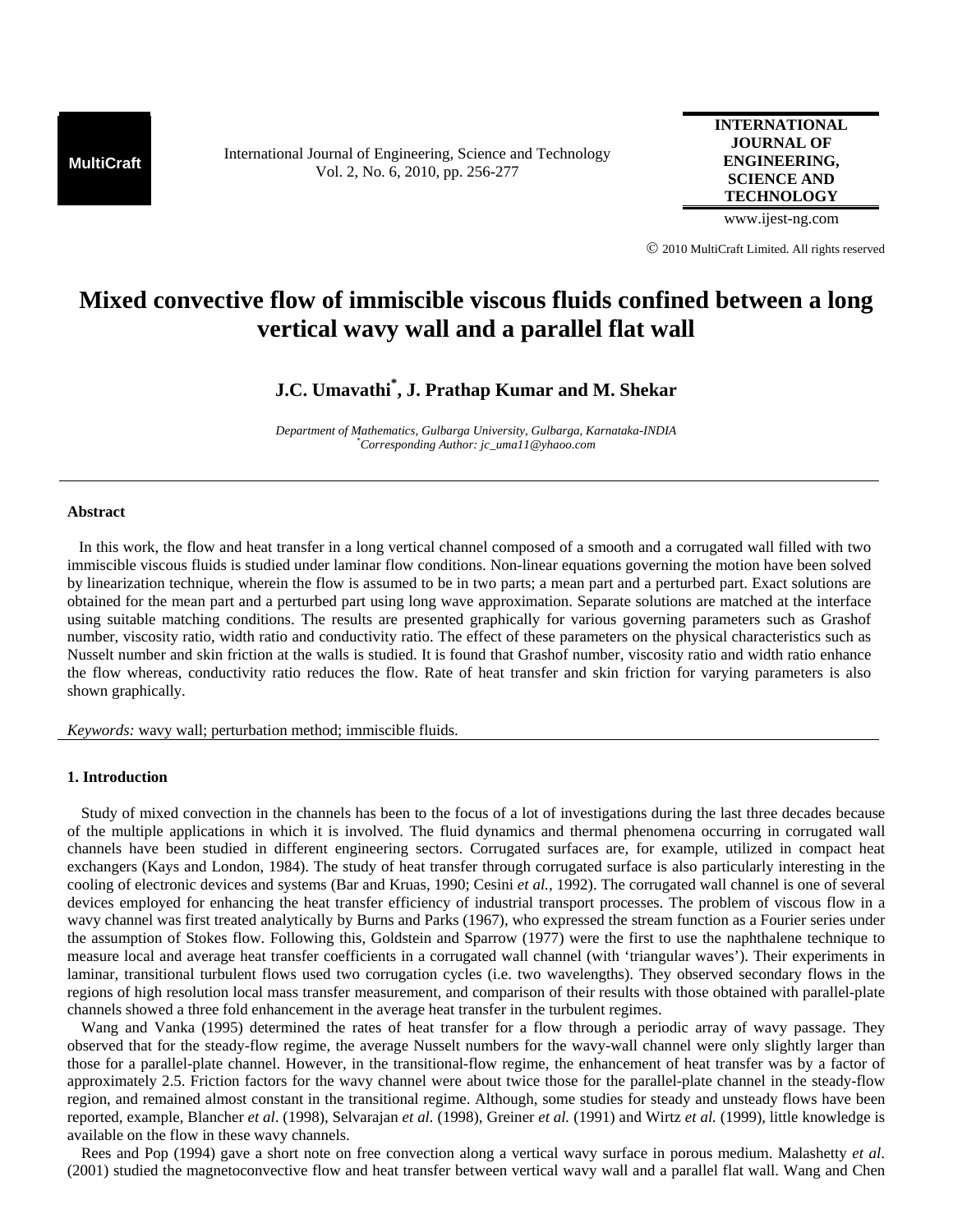(2001) studied the transient behavior of the laminar mixed convection in micropolar fluid flow over a vertical wavy surface. Wang and Chen (2002) also analyzed the rate of heat transfer for flow through a sinusoidal curved channel. A numerical study of mixed convection heat and mass transfer along a vertical wavy surface has been carried out by Jang and Yan (2004). Yao (2006) used finite difference methods to analyze the problem of natural convection boundary layer flow along a complex vertical surface represented by two sinusoidal functions. He found that the total heat-transfer rates for a complex surface are greater than those for a flat surface. Usha and Uma (2004) analyzed the long waves on a viscoelastic film flow down a wavy inclined plane.

The majority of the existing research has been principally devoted to the case of a single fluid filling the entire enclosure. Most of the problems arising in petroleum industry, geophysics, astrophysics, atmospheric physics and many other instances involve multi-fluid flow system. A number of complex, interacting transport phenomena may take place in a non-isothermal multi fluid system. Traditionally, macroscopic problems of a multi fluid flow and transport are modeled in which various fluids are regarded as distinct fluids with individual thermodynamics and transport phenomena and are mathematically described separately by basic principles of convection of each fluid and by appropriate interfacial conditions between viscous fluids. An important assumption usually encountered in this model is the interfacial viscous and thermal equilibrium between the fluids. Meyer and Garder (1954) were the first authors to publish a paper on mechanics of two immiscible fluids in porous media. Loharsabi and Sahai (1998) analyzed the flow of two immiscible fluids in a parallel plate channel assuming continuity of velocity and thermal equilibrium at the interface. Vafai and Kim (1995) suggested that porous medium/clear fluid interface is best dealt with Brinkman-Forchhiemerextended Darcy formulation and the assumption of continuity of velocities and stress at the interface. Using this assumption, Malashetty *et al.* (1997, 2001, 2006) and Umavathi *et al.* (2005, 2006, 2007, 2008), Prathap Kumar *et. al.* (2010a, 2010b) studied flow and heat transfer of different immiscible fluids through channels.

Keeping in view the practical applications on mixed convection flow in wavy channels, an attempt is made in this study to investigate the fully developed mixed convection flow of two immiscible fluids in a vertical wavy channel.

#### **2. Mathematical formulation of the problem**

We consider a two dimensional steady laminar mixed convective flow of two incompressible fluids in a vertical channel with one wavy wall and another flat wall as shown in Figure1. The *X* -axis is taken parallel to the flat wall, while the*Y* -axis is taken perpendicular to it in such a way that the wavy wall is represented by  $Y = -h^{(1)} + a \cos(\lambda^* X)$  and the flat wall by  $Y = h^{(2)}$ . The wavy and flat walls are maintained at constant temperatures  $T_w$  and  $T_1$  respectively. The region  $-h^{(1)} \le Y \le 0$  (Region–I) is occupied by a fluid of density  $\rho^{(1)}$ , viscosity  $\mu^{(1)}$ , thermal conductivity  $K^{(1)}$ , thermal expansion coefficient  $\beta^{(1)}$ , specific heat at constant pressure  $C_p^{(1)}$ , and the region  $0 \le Y \le h^{(2)}$  (region–II) is occupied by the fluid of density  $\rho^{(2)}$ , viscosity  $\mu^{(2)}$ , thermal conductivity  $K^{(2)}$ , thermal expansion coefficient  $\beta^{(2)}$ , specific heat at constant pressure  $C_p^{(2)}$ . The fluid properties are assumed to be constant except the density in the buoyancy term in the momentum equation. The fluid rises in the channel driven by buoyancy forces. The transport properties of both the fluids are assumed to be constant. The wave length of the wavy wall which is proportional to  $a^{-1}$  is very large where *a* is the amplitude.



Figure 1**:** Physical model and the coordinate system.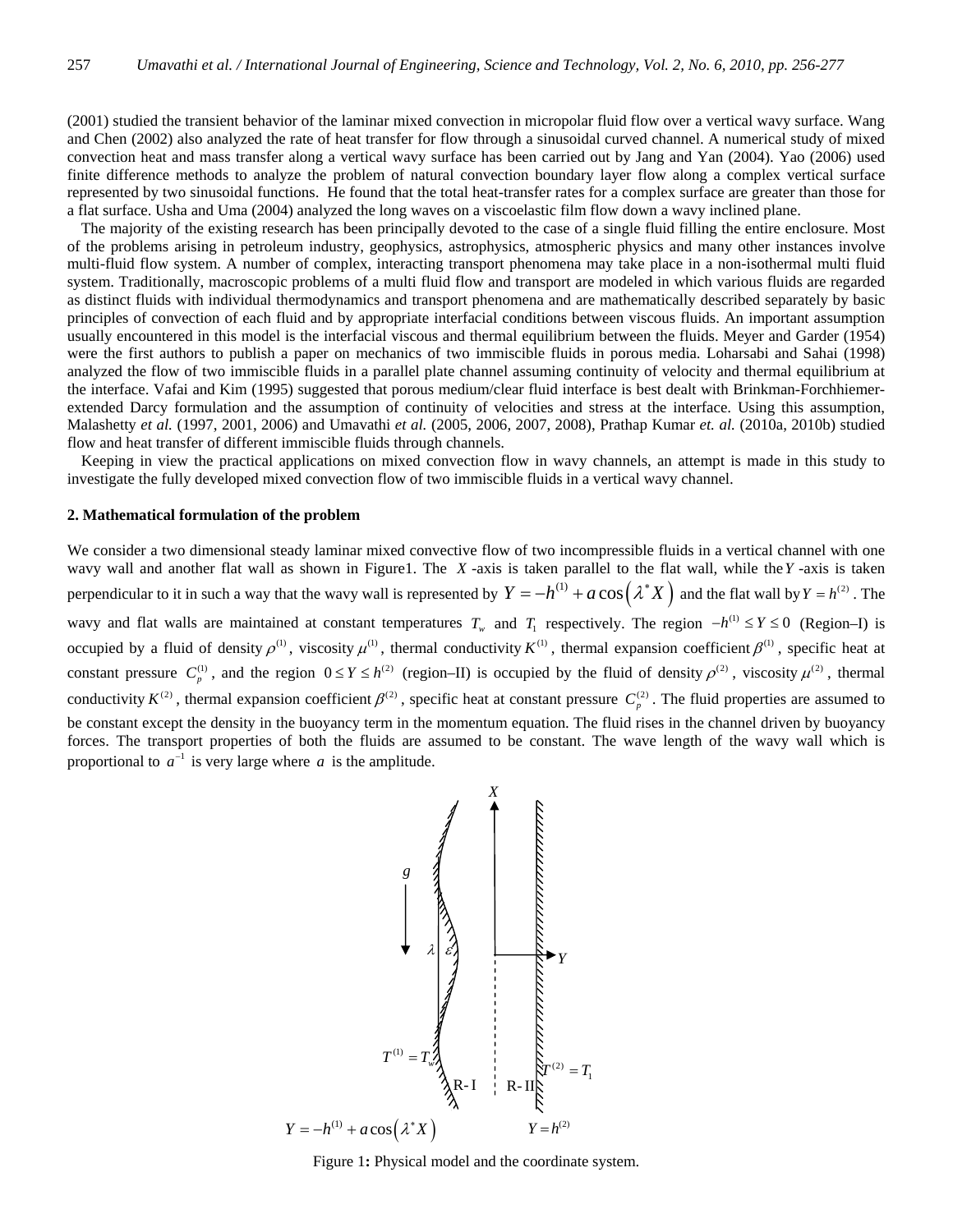We make the Boussinesq approximation that the density is constant everywhere except when it is multiplied by gravity. Under these assumptions, the continuity, momentum, energy and state equations yield. Region – I

$$
\frac{\partial U^{(1)}}{\partial X^{(1)}} + \frac{\partial V^{(1)}}{\partial Y^{(1)}} = 0\tag{1}
$$

$$
\rho^{(1)}\left(U^{(1)}\frac{\partial U^{(1)}}{\partial X^{(1)}} + V^{(1)}\frac{\partial U^{(1)}}{\partial Y^{(1)}}\right) = -\frac{\partial P^{(1)}}{\partial X^{(1)}} + \mu^{(1)}\nabla^2 U^{(1)} - \rho^{(1)}g\tag{2}
$$

$$
\rho^{(1)}\left(U^{(1)}\frac{\partial V^{(1)}}{\partial X^{(1)}} + V^{(1)}\frac{\partial V^{(1)}}{\partial Y^{(1)}}\right) = -\frac{\partial P^{(1)}}{\partial Y^{(1)}} + \mu^{(1)}\nabla^2 V^{(1)}\tag{3}
$$

$$
\rho^{(1)}C_{p}^{(1)}\left(U^{(1)}\frac{\partial T^{(1)}}{\partial X^{(1)}}+V^{(1)}\frac{\partial T^{(1)}}{\partial Y^{(1)}}\right)=K^{(1)}\nabla^{2}T^{(1)}\tag{4}
$$

$$
\rho^{(1)} = \rho_0 \left( 1 - \beta^{(1)} \left( T^{(1)} - T_s \right) \right)
$$

Region – II

$$
\frac{\partial U^{(2)}}{\partial X^{(2)}} + \frac{\partial V^{(2)}}{\partial Y^{(2)}} = 0
$$
\n<sup>(5)</sup>

$$
\rho^{(2)}\left(U^{(2)}\frac{\partial U^{(2)}}{\partial X^{(2)}} + V^{(2)}\frac{\partial U^{(2)}}{\partial Y^{(2)}}\right) = -\frac{\partial P^{(2)}}{\partial X^{(2)}} + \mu^{(2)}\nabla^2 U^{(2)} - \rho^{(2)}g\tag{6}
$$

$$
\rho^{(2)}\left(U^{(2)}\frac{\partial V^{(2)}}{\partial X^{(2)}} + V^{(2)}\frac{\partial V^{(2)}}{\partial Y^{(2)}}\right) = -\frac{\partial P^{(2)}}{\partial Y^{(2)}} + \mu^{(2)}\nabla^2 V^{(2)}\tag{7}
$$

$$
\rho^{(2)}C_p^{(2)}\left(U^{(2)}\frac{\partial T^{(2)}}{\partial X^{(2)}} + V^{(2)}\frac{\partial T^{(2)}}{\partial Y^{(2)}}\right) = K^{(2)}\nabla^2 T^{(2)}
$$
\n(8)

$$
\rho^{(2)} = \rho_0 \left( 1 - \beta^{(2)} \left( T^{(2)} - T_s \right) \right)
$$

The boundary conditions on  $U^{(i)}$ ,  $V^{(i)}$  are both no-slip conditions and boundary conditions on *T* are  $T_w$  at the left wall and  $T_1$  at the right wall. For the problem displayed in Figure 1 at fluids interface, we utilize the assumption of continuity of velocity, continuity of shear stress, continuity of pressure gradient along the flow direction, continuity of temperature and continuity of heat flux which are given below.

The relevant boundary and interface conditions on velocity are

$$
U^{(1)} = V^{(1)} = 0 \quad \text{at} \qquad Y = -h^{(1)} + a \cos(\lambda^* X)
$$
  

$$
U^{(2)} = V^{(2)} = 0 \quad \text{at} \qquad Y = h^{(2)}
$$
  

$$
U^{(1)} = U^{(2)}; \qquad V^{(1)} = V^{(2)}; \qquad \mu^{(1)} \left(\frac{\partial U}{\partial Y} + \frac{\partial V}{\partial X}\right)^{(1)} = \mu^{(2)} \left(\frac{\partial U}{\partial Y} + \frac{\partial V}{\partial X}\right)^{(2)} \quad \text{at} \qquad Y = 0
$$
  

$$
\frac{\partial P^{(1)}}{\partial X^{(1)}} = \frac{\partial P^{(2)}}{\partial X^{(2)}} \quad \text{at} \qquad Y = 0 \tag{9}
$$

The relevant boundary and interface conditions on temperature are

$$
T^{(1)} = T_w \text{ at } Y = -h^{(1)} + a \cos(\lambda^* X)
$$

$$
T^{(2)} = T_1 \text{ at } Y = h^{(2)}
$$

$$
T^{(1)} = T^{(2)}; \quad K^{(1)} \left(\frac{\partial T}{\partial Y} + \frac{\partial T}{\partial X}\right)^{(1)} = K^{(2)} \left(\frac{\partial T}{\partial Y} + \frac{\partial T}{\partial X}\right)^{(2)} \text{ at } Y = 0
$$
(10)

We next introduce the non-dimensional flow variables as

$$
x^{(1)} = \frac{X^{(1)}}{h^{(1)}}, y^{(1)} = \frac{Y^{(1)}}{h^{(1)}}, x^{(2)} = \frac{X^{(2)}}{h^{(2)}}, y^{(2)} = \frac{Y^{(2)}}{h^{(2)}}, u^{(1)} = \frac{h^{(1)}}{\nu^{(1)}} U^{(1)}, v^{(1)} = \frac{h^{(1)}}{\nu^{(1)}} V^{(1)}, u^{(2)} = \frac{h^{(2)}}{\nu^{(2)}} U^{(2)}, v^{(2)} = \frac{h^{(2)}}{\nu^{(2)}} V^{(2)},
$$
  

$$
p^{(1)} = \frac{P^{(1)}}{\rho^{(1)} (\nu^{(1)}/h^{(1)})^2}, p^{(2)} = \frac{P^{(2)}}{\rho^{(2)} (\nu^{(2)}/h^{(2)})^2}, \theta^{(1)} = \frac{T^{(1)} - T_s}{T_w - T_s},
$$
  

$$
\theta^{(2)} = \frac{T^{(2)} - T_s}{T_w - T_s}, \beta = \frac{\beta^{(2)}}{\beta^{(1)}}, h = \frac{h^{(2)}}{h^{(1)}}, m = \frac{\mu^{(1)}}{\mu^{(2)}}, r = \frac{\rho^{(2)}}{\rho^{(1)}}, k = \frac{K^{(2)}}{K^{(1)}}, C_p = \frac{C_p^{(1)}}{C_p^{(2)}},
$$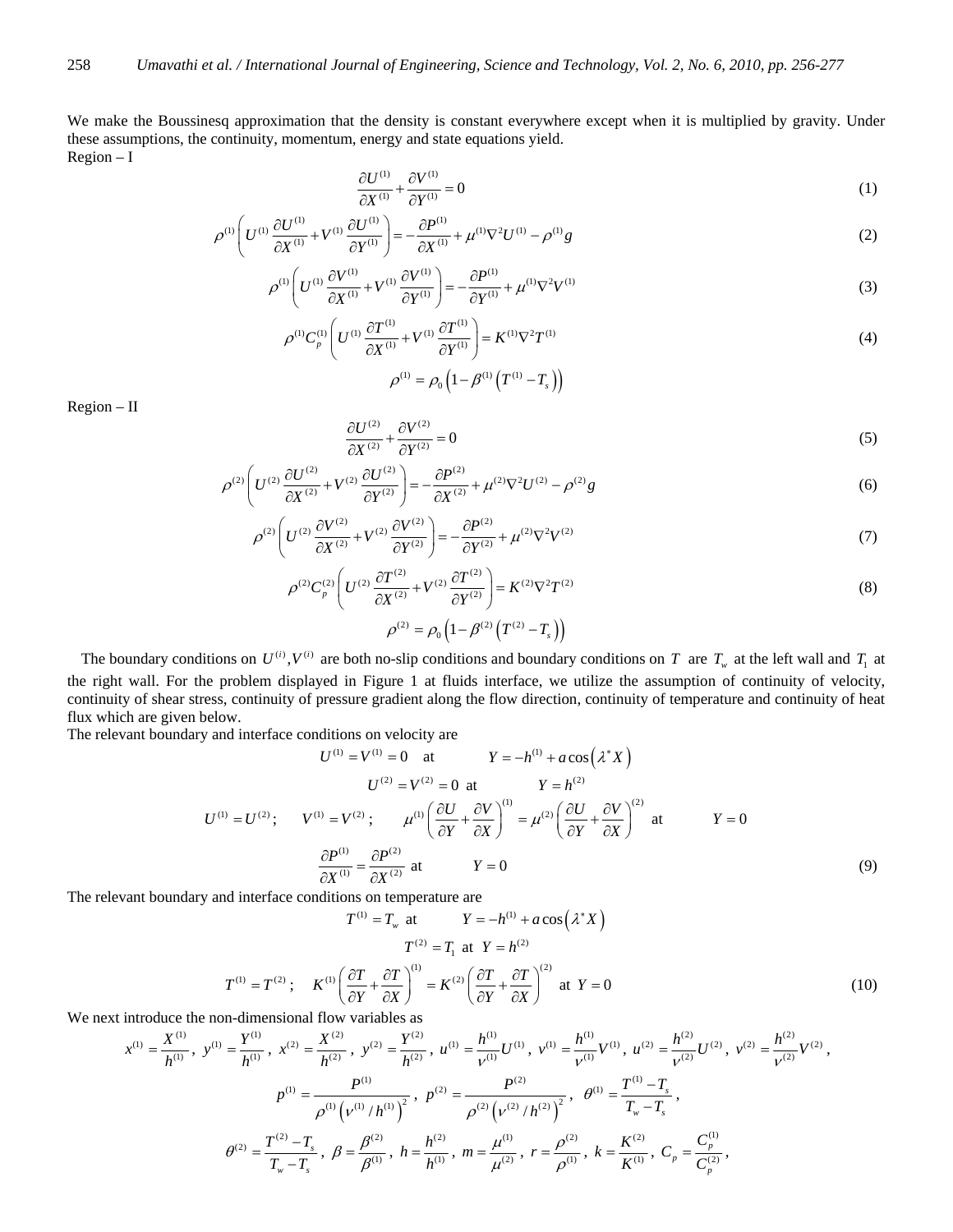$$
Gr = \frac{h^{(1)^3} g \beta^{(1)} \Delta T}{\nu^{(1)^2}}, \ \Delta T = T_w - T_s \ , \ \overline{\theta} = \frac{T_1 - T_s}{T_w - T_s}, \ \text{Pr} = \frac{C_p^{(1)} \mu^{(1)}}{K^{(1)}} \tag{11}
$$

In terms of these non-dimensional variables, the basic equations (1) to (8) can be expressed in the dimensionless form, as, (for simplicity, the notation is considered as  $x^{(1)} = x$ ;  $y^{(1)} = y$  in region-I and  $x^{(2)} = x$ ;  $y^{(2)} = y$  in region-II) Region – I

$$
\frac{\partial u^{(1)}}{\partial x} + \frac{\partial v^{(1)}}{\partial y} = 0\tag{12}
$$

$$
u^{(1)}\frac{\partial u^{(1)}}{\partial x} + v^{(1)}\frac{\partial u^{(1)}}{\partial y} = -\frac{\partial p^{(1)}}{\partial x} + \frac{\partial^2 u^{(1)}}{\partial x^2} + \frac{\partial^2 u^{(1)}}{\partial y^2} + Gr\theta^{(1)}
$$
(13)

$$
u^{(1)}\frac{\partial v^{(1)}}{\partial x} + v^{(1)}\frac{\partial v^{(1)}}{\partial y} = -\frac{\partial p^{(1)}}{\partial y} + \frac{\partial^2 v^{(1)}}{\partial x^2} + \frac{\partial^2 v^{(1)}}{\partial y^2}
$$
(14)

$$
u^{(1)}\frac{\partial \theta^{(1)}}{\partial x} + v^{(1)}\frac{\partial \theta^{(1)}}{\partial y} = \frac{1}{\text{Pr}} \left( \frac{\partial^2 \theta^{(1)}}{\partial x^2} + \frac{\partial^2 \theta^{(1)}}{\partial y^2} \right)
$$
(15)

Region – II

$$
\frac{\partial u^{(2)}}{\partial x} + \frac{\partial v^{(2)}}{\partial y} = 0\tag{16}
$$

$$
u^{(2)}\frac{\partial u^{(2)}}{\partial x} + v^{(2)}\frac{\partial u^{(2)}}{\partial y} = -\frac{\partial p^{(2)}}{\partial x} + \frac{\partial^2 u^{(2)}}{\partial x^2} + \frac{\partial^2 u^{(2)}}{\partial y^2} + Gr\beta h^3 m^2 r^2 \theta^{(2)}
$$
(17)

$$
u^{(2)}\frac{\partial v^{(2)}}{\partial x} + v^{(2)}\frac{\partial v^{(2)}}{\partial y} = -\frac{\partial p^{(2)}}{\partial y} + \frac{\partial^2 v^{(2)}}{\partial x^2} + \frac{\partial^2 v^{(2)}}{\partial y^2}
$$
(18)

$$
u^{(2)}\frac{\partial \theta^{(2)}}{\partial x} + v^{(2)}\frac{\partial \theta^{(2)}}{\partial y} = \frac{kmC_p}{\text{Pr}} \left( \frac{\partial^2 \theta^{(2)}}{\partial x^2} + \frac{\partial^2 \theta^{(2)}}{\partial y^2} \right)
$$
(19)

Using Eqn. (11) boundary and interface conditions Eqn. (9) for velocity field become  $u^{(1)} = v^{(1)} = 0$  at  $v = -1 + \varepsilon \cos(\lambda x)$ 

$$
u^{(1)} = \frac{u^{(2)}}{mhr}; \qquad v^{(1)} = \frac{v^{(2)}}{mhr}; \qquad \left(\frac{\partial u}{\partial y} + \frac{\partial v}{\partial x}\right)^{(1)} = \frac{1}{m^2h^2r} \left(\frac{\partial u}{\partial y} + \frac{\partial v}{\partial x}\right)^{(2)} \text{ at } y = 0
$$
\n
$$
\frac{\partial p^{(1)}}{\partial x} = \frac{1}{rm^2h^3} \frac{\partial p^{(2)}}{\partial x} \text{ at } y = 0 \qquad (20)
$$

Using Eqn. (11) boundary and interface conditions Eqn. (10) for temperature field become

$$
\theta^{(1)} = 1 \text{ at } y = -1 + \varepsilon \cos(\lambda x)
$$

$$
\theta^{(2)} = \overline{\theta} \text{ at } y = 1
$$

$$
\theta^{(1)} = \theta^{(2)}, \left(\frac{\partial \theta}{\partial y} + \frac{\partial \theta}{\partial x}\right)^{(1)} = \frac{k}{h} \left(\frac{\partial \theta}{\partial y} + \frac{\partial \theta}{\partial x}\right)^{(2)} \text{ at } y = 0 \tag{21}
$$

In the static fluid we have (see Vajravelu and Sastri 1978)

$$
0 = -\frac{\partial p_s}{\partial x} - \frac{\rho_0 g h^{(1)^3}}{\rho v^{(1)^2}} = -\frac{\partial p_s}{\partial x} - \frac{\rho_0 g h^{(2)^3}}{\rho v^{(2)^2}}
$$
(22)

In view of Eqn.  $(22)$ . Eqs.  $(13)$  and  $(17)$  becomes

$$
u\frac{\partial u^{(1)}}{\partial x} + v\frac{\partial u^{(1)}}{\partial y} = -\frac{\partial \left(p^{(1)} - p_s\right)}{\partial x} + \frac{\partial^2 u^{(1)}}{\partial x^2} + \frac{\partial^2 u^{(1)}}{\partial y^2} + Gr\,\theta^{(1)}
$$
(23)

$$
u^{(2)}\frac{\partial u^{(2)}}{\partial x} + v^{(2)}\frac{\partial u^{(2)}}{\partial y} = -\frac{\partial (p^{(2)} - p_s)}{\partial x} + \frac{\partial^2 u^{(2)}}{\partial x^2} + \frac{\partial^2 u^{(2)}}{\partial y^2} + Gr\beta h^3 m^2 r^2 \theta^{(2)}
$$
(24)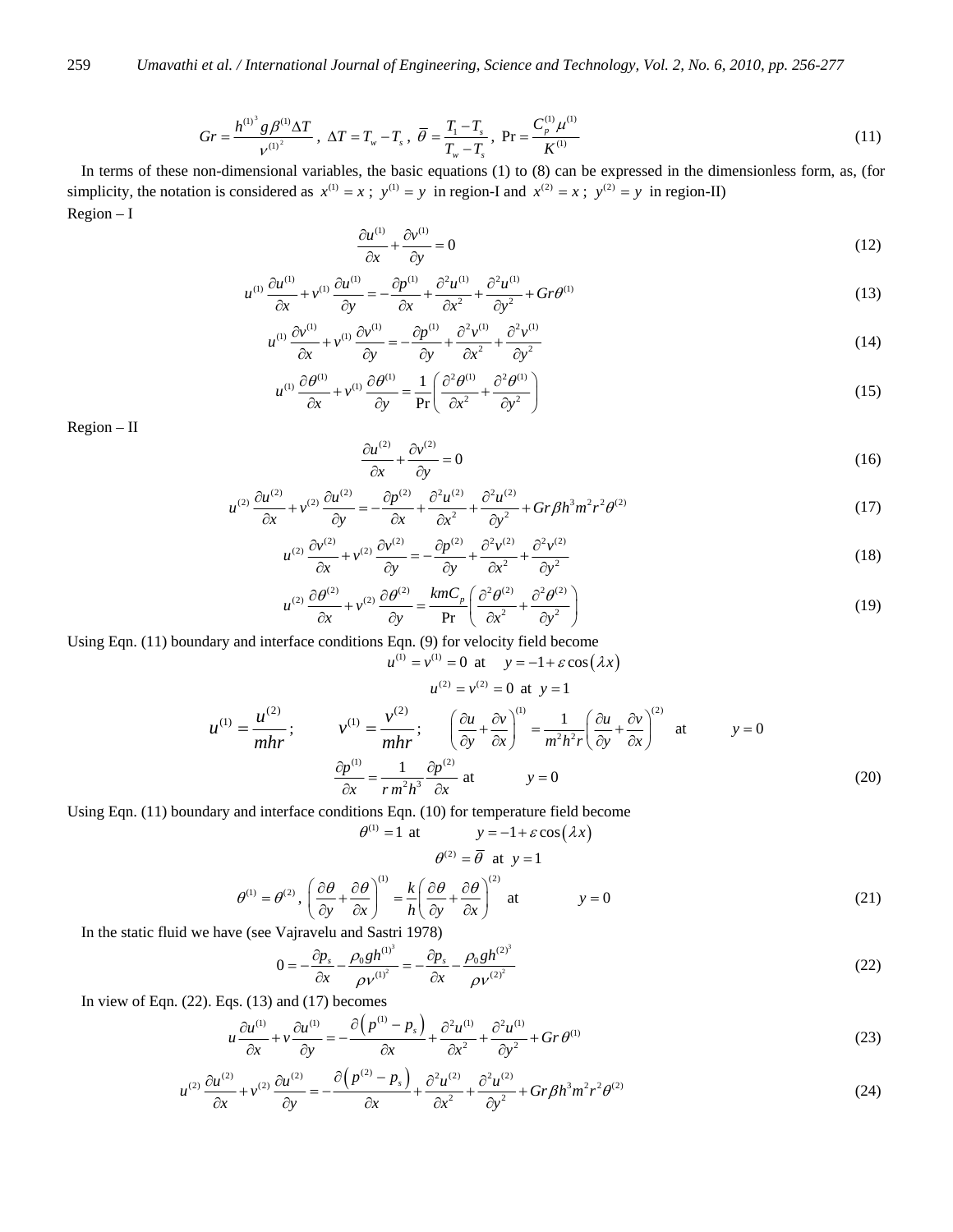### **3. Solutions to the problem**

Equations (12), (14)-(16), (18), (19), (23), and (24) are coupled nonlinear and are to be solved simultaneously. Due to the nonlinearity, analytical solutions are difficult; however approximate solutions can be obtained using perturbation techniques. Assuming that the solutions consists of a mean part and a perturbed part, velocity, pressure and temperature can be written as,

$$
u(x, y) = u_0(y) + u_1(x, y)
$$
 (25)

$$
v(x, y) = v_1(x, y) \tag{26}
$$

$$
p(x, y) = p_0(x, y) + p_1(x, y)
$$
\n(27)

$$
\theta(x, y) = \theta_0(y) + \theta_1(x, y)
$$
\n(28)

where the perturbed quantities  $u_1$ ,  $v_1$ ,  $p_1$  and  $\theta_1$  are small compared with the mean or zeroth order quantities.

Using Eqs.  $(25)$  to  $(28)$  in the Eqs.  $(12)$ ,  $(14)-(16)$ ,  $(18)$ ,  $(19)$ ,  $(23)$ , and  $(24)$  and separating mean and perturbed parts, gives the following equations.

Zeroth order equations

Region -I

$$
\frac{d^2\theta_0^{(1)}}{dy^2} = 0\tag{29}
$$

$$
\frac{d^2u_0^{(1)}}{dy^2} + Gr\theta_0^{(1)} = C\tag{30}
$$

Region -II

$$
\frac{d^2\theta_0^{(2)}}{dy^2} = 0\tag{31}
$$

$$
\frac{d^2u_0^{(2)}}{dy^2} + Gr\beta h^3 m^2 r^2 \theta_0^{(2)} = C
$$
\n(32)

where  $C = \frac{\partial}{\partial x} ( p_0^{(j)} - p_s )$ , and is taken to be zero (see Ostrach 1952) for  $j = 1, 2$ First order equations Region –I

$$
\frac{\partial u_1^{(1)}}{\partial x} + \frac{\partial v_1^{(1)}}{\partial y} = 0\tag{33}
$$

$$
u_0^{(1)} \frac{\partial u_1^{(1)}}{\partial x} + v_1^{(1)} \frac{du_0^{(1)}}{dy} = -\frac{\partial p_1^{(1)}}{\partial x} + \frac{\partial^2 u_1^{(1)}}{\partial x^2} + \frac{\partial^2 u_1^{(1)}}{\partial y^2} + Gr \theta_1^{(1)}
$$
(34)

$$
u_0^{(1)} \frac{\partial v_1^{(1)}}{\partial x} = -\frac{\partial p_1^{(1)}}{\partial y} + \frac{\partial^2 v_1^{(1)}}{\partial x^2} + \frac{\partial^2 v_1^{(1)}}{\partial y^2}
$$
 (35)

$$
u_0^{(1)} \frac{\partial \theta_1^{(1)}}{\partial x} + v_1^{(1)} \frac{d \theta_0^{(1)}}{dy} = \frac{1}{\text{Pr}} \left( \frac{\partial^2 \theta_1^{(1)}}{\partial x^2} + \frac{\partial^2 \theta_1^{(1)}}{\partial y^2} \right)
$$
(36)

Region -II

$$
\frac{\partial u_1^{(2)}}{\partial x} + \frac{\partial v_1^{(2)}}{\partial y} = 0\tag{37}
$$

$$
u_0^{(2)} \frac{\partial u_1^{(2)}}{\partial x} + v_1^{(2)} \frac{du_0^{(2)}}{dy} = -\frac{\partial p_1^{(2)}}{\partial x} + \frac{\partial^2 u_1^{(2)}}{\partial x^2} + \frac{\partial^2 u_1^{(2)}}{\partial y^2} + Gr \beta h^3 m^2 r^2 \theta_1^{(2)}
$$
(38)

$$
u_0^{(2)} \frac{\partial v_1^{(2)}}{\partial x} = -\frac{\partial p_1^{(2)}}{\partial y} + \frac{\partial^2 v_1^{(2)}}{\partial x^2} + \frac{\partial^2 v_1^{(2)}}{\partial y^2}
$$
 (39)

$$
u_0^{(2)} \frac{\partial \theta_1^{(2)}}{\partial x} + v_1^{(1)} \frac{d \theta_0^{(2)}}{dy} = \frac{k m C_p}{\text{Pr}} \left( \frac{\partial^2 \theta_1^{(2)}}{\partial x^2} + \frac{\partial^2 \theta_1^{(2)}}{\partial y^2} \right)
$$
(40)

 In view of Eqs. (25) to (28) the boundary and interface conditions Eqs. (20) and (21) can be split as follows, Zeroth order boundary and interface conditions for velocity and temperature are

$$
u_0^{(1)} = 0
$$
, at  $y = -1$ ,  $u_0^{(2)} = 0$ , at  $y = 1$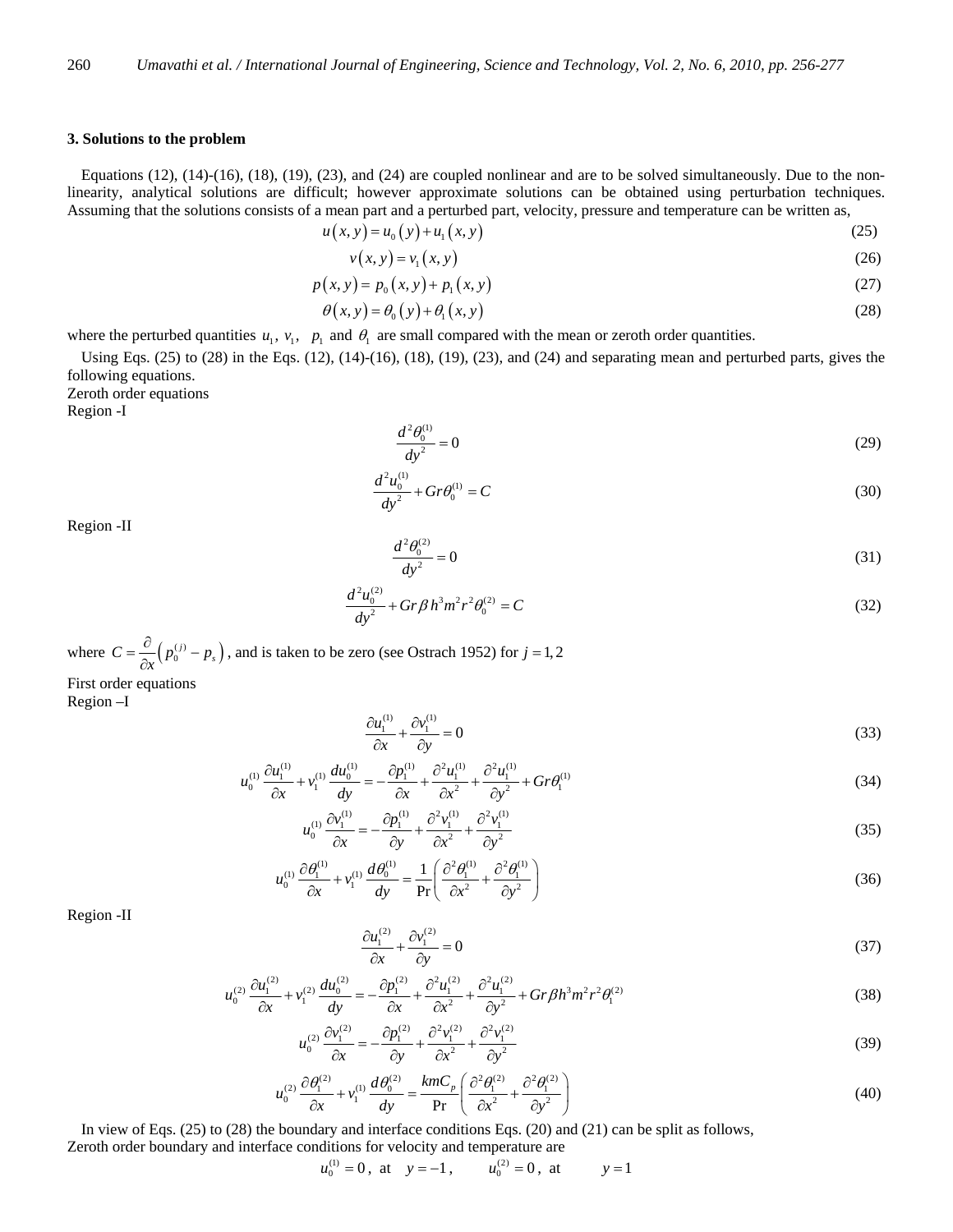$$
u_0^{(1)} = \frac{1}{mhr} u_0^{(2)}, \quad \frac{du_0^{(1)}}{dy} = \frac{1}{m^2 h^2 r} \frac{du_0^{(2)}}{dy} \qquad \text{at} \qquad y = 0 \tag{41}
$$

$$
\theta_0^{(1)} = 1 \quad \text{at} \quad y = -1, \qquad \theta_0^{(2)} = \overline{\theta} \quad \text{at} \qquad y = 1
$$
  

$$
\theta_0^{(1)} = \theta_0^{(2)}, \ \frac{d\theta_0^{(1)}}{dy} = \frac{k}{h} \frac{d\theta_0^{(2)}}{dy} \quad \text{at} \qquad y = 0
$$
 (42)

First order boundary and interface conditions for velocity and temperature are

$$
u_1^{(1)} = -\cos(\lambda x) \frac{du_0^{(1)}}{dy}, \qquad v_1^{(1)} = 0 \quad \text{at} \qquad y = -1
$$
  
\n
$$
u_1^{(2)} = 0, \qquad v_1^{(2)} = 0 \quad \text{at} \qquad y = 1
$$
  
\n
$$
u_1^{(1)} = \frac{1}{mhr} u_1^{(2)}, \qquad v_1^{(1)} = \frac{1}{mhr} v_1^{(2)} \qquad \text{at} \qquad y = 0
$$
  
\n
$$
\frac{du_1^{(1)}}{dy} + \frac{dv_1^{(1)}}{dx} = \frac{1}{m^2h^2r} \left( \frac{du_1^{(2)}}{dy} + \frac{dv_1^{(2)}}{dx} \right) \qquad \text{at} \qquad y = 0
$$
  
\n
$$
\frac{\partial p_1^{(1)}}{\partial x} = \frac{1}{rm^2h^3} \frac{\partial p_1^{(2)}}{\partial x} \qquad \text{at} \qquad y = 0
$$
  
\n
$$
\theta_1^{(1)} = -\cos(\lambda x) \frac{d\theta_0^{(1)}}{dy} \text{ at} \qquad y = -1, \ \theta_1^{(2)} = 0 \qquad \text{at} \qquad y = 1
$$
  
\n(43)

$$
\theta_1^{(1)} = \theta_1^{(2)}, \qquad \frac{d\theta_1^{(1)}}{dy} + \frac{d\theta_1^{(1)}}{dx} = \frac{k}{h} \left( \frac{d\theta_1^{(2)}}{dy} + \frac{d\theta_1^{(2)}}{dx} \right) \text{ at } y = 0 \tag{44}
$$

In order to solve Eqs. (33) to (40), for the first order quantities it is convenient to introduce stream function  $\overline{\psi}$  in the following form

$$
u_1^{(j)} = -\frac{\partial \bar{\psi}^{(j)}}{\partial y} \text{ and } v_1^{(j)} = \frac{\partial \bar{\psi}^{(j)}}{\partial x} \qquad \text{for } j = 1, 2
$$
 (45)

The stream function approach reduces the number of dependent variables to be solved and also eliminates pressure from the list of variables. Differentiate Eqn. (34) with respect to *y* and differentiate Eqn. (35) with respect to *x* and then subtract Eqn. (34) with Eqn. (35) which will result in the elimination of pressure  $p_1^{(1)}$ . Similar procedure is opted for elimination of pressure  $p_1^{(2)}$ from Eqs. (38) and (39). Equations.(33) to (40) after elimination of  $p_1^{(1)}$  and  $p_2^{(2)}$ , can be expressed in terms of the stream function  $\overline{\psi}$  in the form

Region-I

$$
u_0^{(1)} \overline{\psi}_{xyy}^{(1)} - \overline{\psi}_x^{(1)} u_{0yy}^{(1)} + u_0^{(1)} \overline{\psi}_{xxx}^{(1)} - \overline{\psi}_{xxx}^{(1)} - \overline{\psi}_{yyyy}^{(1)} - 2 \overline{\psi}_{xyyy}^{(1)} + Gr \theta_{1y}^{(1)} = 0
$$
\n(46)

$$
u_0^{(1)} \theta_{1x}^{(1)} + \overline{\psi}_x^{(1)} \theta_{0y}^{(1)} = \frac{1}{\Pr} \Big( \theta_{1xx}^{(1)} + \theta_{1yy}^{(1)} \Big)
$$
(47)

Region-II

$$
u_0^{(2)}\overline{\psi}_{\text{xy}}^{(2)} - \overline{\psi}_{x}^{(2)}u_{0\text{yy}}^{(2)} + u_0^{(2)}\overline{\psi}_{\text{xxx}}^{(2)} - \overline{\psi}_{\text{yyy}}^{(2)} - \overline{\psi}_{\text{xxx}}^{(2)} - 2\overline{\psi}_{\text{xyy}}^{(2)} + Gr\beta h^3 m^2 r^2 \theta_{1y}^{(2)} = 0
$$
\n(48)

$$
u_0^{(2)}\theta_{1x}^{(2)} + \overline{\psi}_x^{(2)}\theta_{0y}^{(2)} = \frac{k m C_p}{\text{Pr}} \left(\theta_{1xx}^{(2)} + \theta_{1yy}^{(2)}\right)
$$
(49)

where a suffix  $x$  or  $y$  represents derivative with respect to  $x$  or  $y$ .

The corresponding boundary and interface conditions on velocity and temperature reduces to

$$
\overline{\psi}_{y}^{(1)} = \cos(\lambda x) u_{0y}^{(1)}, \qquad \overline{\psi}_{x}^{(1)} = 0 \text{ at } y = -1
$$
  
\n
$$
\overline{\psi}_{y}^{(2)} = 0, \qquad \overline{\psi}_{x}^{(2)} = 0 \qquad \text{at } y = 1
$$
  
\n
$$
\overline{\psi}_{y}^{(1)} = \frac{\overline{\psi}_{y}^{(2)}}{mhr}, \qquad \overline{\psi}_{x}^{(1)} = \frac{\overline{\psi}_{x}^{(2)}}{mhr}, \qquad \overline{\psi}_{xx}^{(1)} - \overline{\psi}_{yy}^{(1)} = \frac{\overline{\psi}_{xx}^{(2)} - \overline{\psi}_{yy}^{(2)}}{m^2 h^2 r} \qquad \text{at } y = 0
$$
  
\n
$$
-u_{0}^{(1)} \overline{\psi}_{xy}^{(1)} + \overline{\psi}_{x}^{(1)} u_{0y}^{(1)} + \overline{\psi}_{xy}^{(1)} + \overline{\psi}_{yy}^{(1)} - Gr \theta_{1}^{(1)} = \frac{1}{r m^2 h^3} \left( -u_{0}^{(2)} \overline{\psi}_{xy}^{(2)} + \overline{\psi}_{x}^{(2)} u_{0y}^{(2)} + \overline{\psi}_{xy}^{(2)} + \overline{\psi}_{yy}^{(2)} - Gr \beta h^3 m^2 r^2 \theta_{1}^{(2)} \right)
$$
  
\nat  $y = 0$  (50)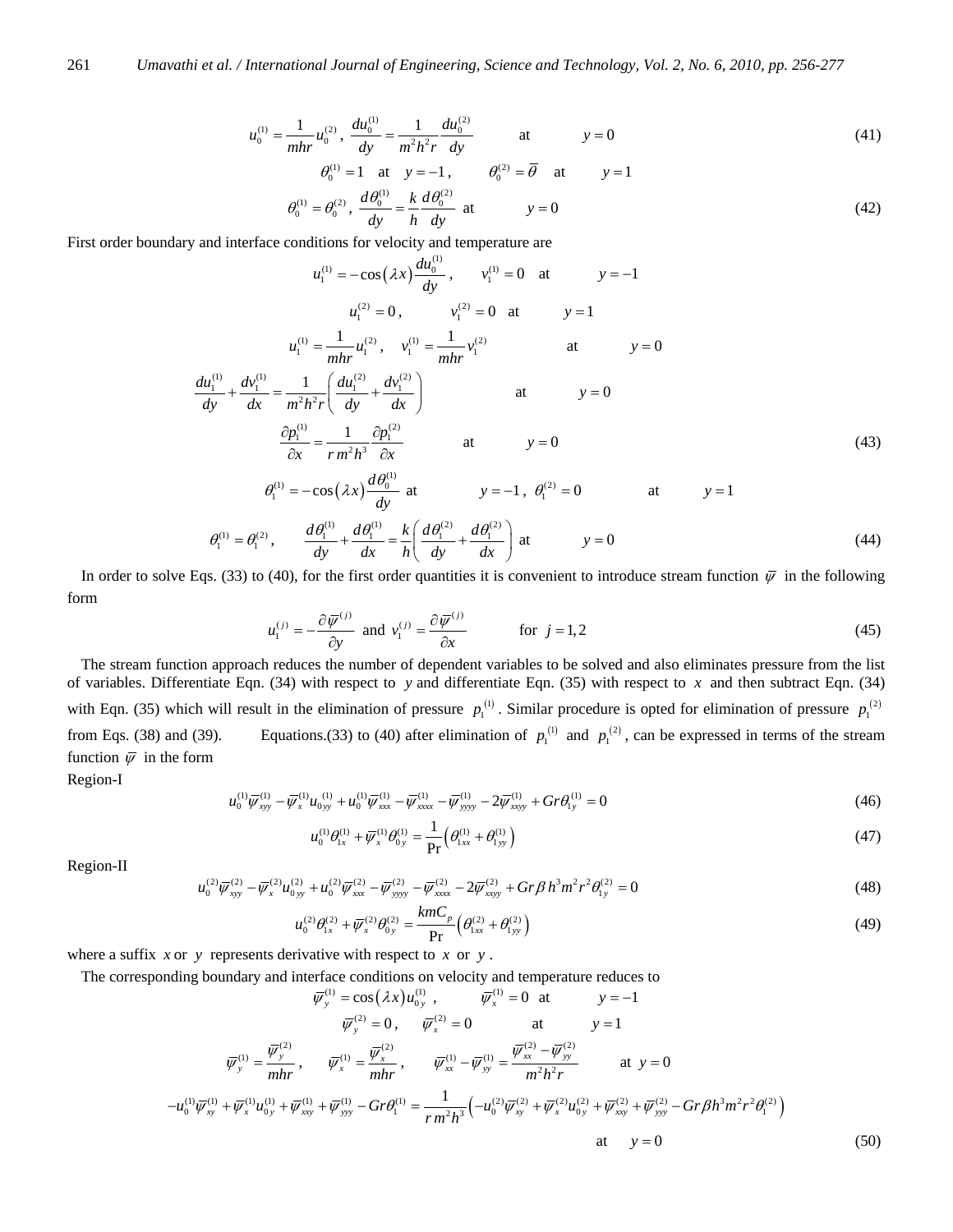$$
\theta_1^{(1)} = -\cos(\lambda x)\theta_{0y}^{(1)} \quad \text{at} \quad y = -1, \qquad \theta_1^{(2)} = 0 \text{ at } y = 1
$$
  

$$
\theta_1^{(1)} = \theta_1^{(2)}, \qquad \theta_{1xx}^{(1)} + \theta_{1yy}^{(1)} = \frac{k(\theta_{1xx}^{(2)} + \theta_{1yy}^{(2)})}{h} \quad \text{at} \qquad y = 0 \tag{51}
$$

We assume stream function and temperature in the following form

$$
\overline{\psi}^{(j)} = \varepsilon e^{i\lambda x} \psi(y)^{(j)}, \ \theta_1^{(j)} = \varepsilon e^{i\lambda x} t(y)^{(j)} \qquad \text{for } j = 1, 2
$$

from which we infer

$$
u_1(x, y) = \varepsilon e^{i\lambda x} u_1(y), \ v_1(x, y) = \varepsilon e^{i\lambda x} v_1(y)
$$
\n(53)

where *i* is the imaginary unit.

In view of Eqn. (52), Eqs. (46) to (49) becomes

Region-I

$$
\psi_{\text{yyy}}^{(1)} - i \left( \lambda u_0^{(1)} + 2 \lambda^2 \right) \psi_{\text{yy}}^{(1)} + \left( i \lambda u_{0\text{yy}}^{(1)} + i \lambda^3 + \lambda^4 \right) \psi^{(1)} - Gr t_y^{(1)} = 0 \tag{54}
$$

$$
i\left(\lambda u_0^{(1)} t^{(1)} + \lambda \theta_{0y}^{(1)} \psi^{(1)}\right) = \frac{1}{\text{Pr}}\left(-\lambda^2 t^{(1)} + t_{yy}^{(1)}\right)
$$
(55)

Region-II

$$
\psi_{\text{yyy}}^{(2)} - i \left( \lambda u_0^{(2)} + 2 \lambda^2 \right) \psi_{\text{yy}}^{(2)} + \left( i \lambda u_{0\text{yy}}^{(2)} + i \lambda^3 + \lambda^4 \right) \psi^{(2)} - Gr \beta h^3 m^2 r^2 t_y^{(2)} = 0 \tag{56}
$$

$$
i\left(\lambda u_0^{(2)} t^{(2)} + \lambda \theta_{0y}^{(2)} \psi^{(2)}\right) = \frac{k m C_p}{\text{Pr}} \left(t_{yy}^{(2)} - \lambda^2 t^{(2)}\right)
$$
(57)

Boundary and interface conditions as defined in Eqs. (50) and (51) can be written in terms of  $\psi^{(j)}$  and  $t^{(j)}$  as

$$
\frac{\partial \psi^{(1)}}{\partial y} = \frac{du_0^{(1)}}{dy}, \quad \psi^{(1)} = 0 \quad \text{at} \quad y = -1
$$
\n
$$
\frac{\partial \psi^{(2)}}{\partial y} = 0, \quad \psi^{(2)} = 0 \quad \text{at} \quad y = 1
$$
\n
$$
\psi_y^{(2)} = \frac{\psi_y^{(1)}}{mhr}, \quad \psi^{(1)} = \frac{\psi_{xy}^{(2)}}{mhr}, \quad \psi_{yy}^{(1)} + \lambda^2 \psi_{yy}^{(1)} = \frac{\psi_{yy}^{(2)} + \lambda^2 \psi_{zz}^{(2)}}{m^2 h^2 r}, \text{at} \quad y = 0
$$
\n
$$
-i\lambda u_0^{(1)} \psi_y^{(1)} + i\lambda \psi_{yy}^{(1)} u_{0y}^{(1)} - \lambda^2 \psi_{yy}^{(1)} + \psi_{yy}^{(1)} - Gr(t^{(1)}) = \frac{1}{r m^2 h^3} \left( \frac{-i\lambda u_0^{(2)} \psi_y^{(2)} + i\lambda \psi_{xy}^{(2)} u_{0y}^{(2)}}{-\lambda^2 \psi_y^{(2)} + \psi_{yy}^{(2)} - Gr \beta m^2 r^2 h^3 t^{(2)}} \right) \text{ at } y = 0 \quad (58)
$$
\n
$$
t^{(1)} = -\frac{d\theta_0^{(1)}}{dy} \quad \text{at} \quad y = -1, \quad t^{(2)} = 0 \quad \text{at} \quad y = 1
$$
\n
$$
t^{(1)} = t^{(2)}, \quad t_y^{(1)} + i\lambda t^{(1)} = \frac{k}{h} \left( t_y^{(2)} + i\lambda t^{(2)} \right) \text{at} \quad y = 0 \quad (59)
$$

We restrict our attention to the real parts of the solutions for the perturbed quantities  $\psi$ ,  $t$ ,  $u_1$  and  $v_1$ .

Consider only small values of  $\lambda$  on substituting

$$
\psi(\lambda, y) = \sum_{r=0}^{\infty} \lambda^r \psi_r, \qquad t(\lambda, y) = \sum_{r=0}^{\infty} \lambda^r t_r \tag{60}
$$

into Eqs. (54) to (59) we obtain to the order of  $\lambda$ , the following set of ordinary differential equations  $\frac{1}{2}$  Zeroth order  $\frac{1}{2}$ 

$$
\frac{d^2 t_{10}}{dy^2} = 0
$$
  

$$
\frac{d^4 \psi_{10}}{dy^4} - Gr \frac{dt_{10}}{dy} = 0
$$
  

$$
\frac{d^2 t_{20}}{dy^2} = 0
$$
  

$$
\frac{d^4 \psi_{20}}{dy^4} - Gr \beta h^3 m^2 r^2 \frac{dt_{20}}{dy} = 0
$$
 (61)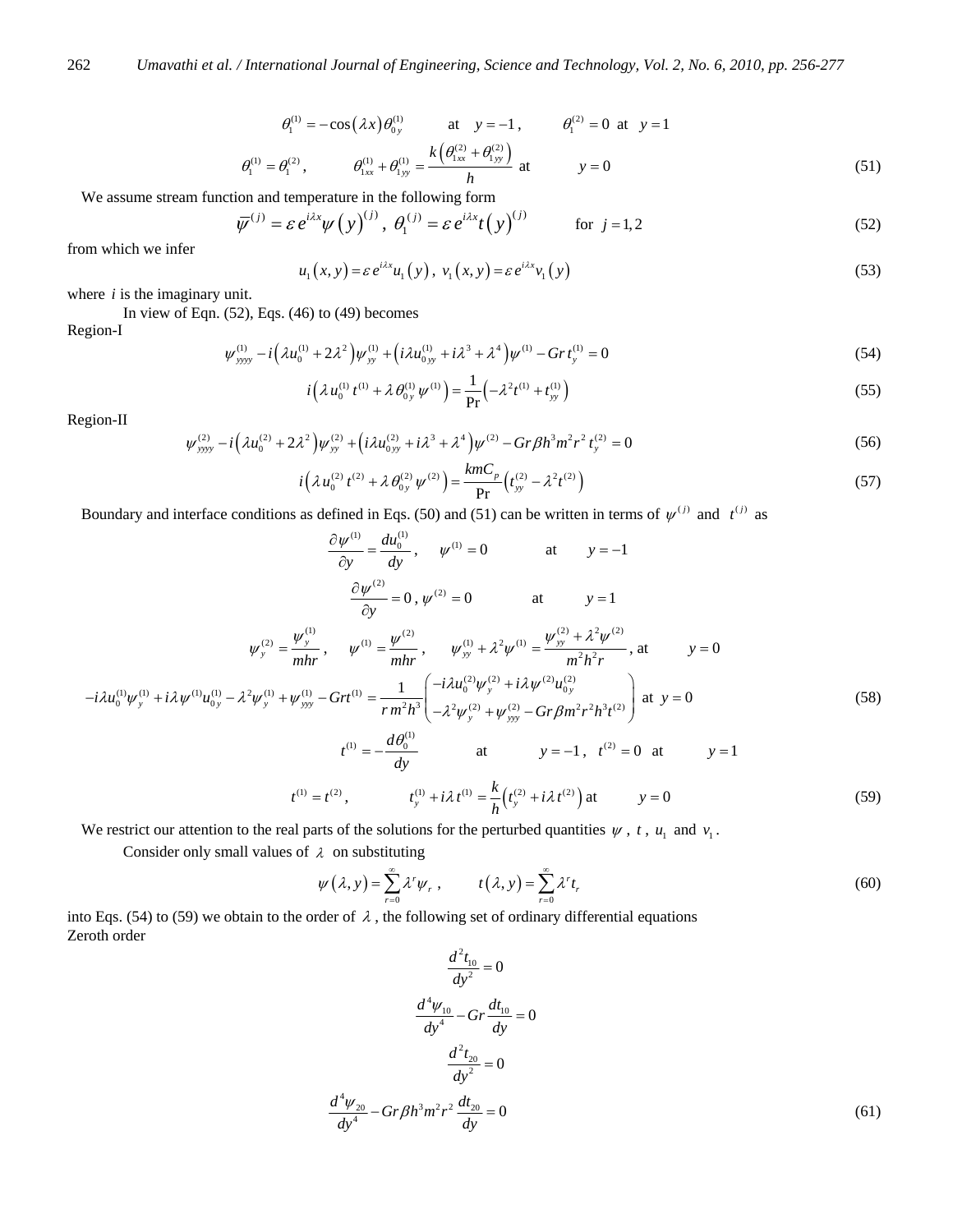First order

$$
\frac{d^2 t_{11}}{dy^2} = i \Pr \left( u_0^{(1)} t_{10} + \frac{d \theta_0^{(1)}}{dy} \psi_{10} \right)
$$

$$
\frac{d^4 \psi_{11}}{dy^4} = i \left( u_0^{(1)} \frac{d^2 \psi_{10}}{dy^2} - \frac{d^2 u_0^{(1)}}{dy^2} \psi_{10} \right) + \text{Gr} \frac{dt_{11}}{dy}
$$

$$
\frac{d^2 t_{21}}{dy^2} = i \frac{\text{Pr}}{\text{k} m C_p} \left( u_0^{(2)} t_{20} + \frac{d \theta_0^{(2)}}{dy} \psi_{20} \right)
$$

$$
\frac{d^4 \psi_{21}}{dy^4} = i \left( u_0^{(2)} \frac{d^2 \psi_{20}}{dy^2} - \frac{d^2 u_0^{(2)}}{dy^2} \psi_{20} \right) + \text{Gr} \beta h^3 m^2 r^2 \frac{dt_{11}}{dy} \tag{62}
$$

Zeroth order boundary and interface conditions in terms of stream function and temperature are

$$
\frac{d\psi_{10}}{dy} = \frac{du_0^{(1)}}{dy}, \qquad \psi_{10} = 0 \quad \text{at} \qquad y = -1
$$
\n
$$
\frac{d\psi_{20}}{dy} = 0, \qquad \psi_{20} = 0 \quad \text{at} \qquad y = 1
$$
\n
$$
\frac{d\psi_{10}}{dy} = \frac{1}{mhr} \frac{d\psi_{20}}{dy}, \qquad \psi_{10} = \frac{1}{mhr} \psi_{20}, \qquad \frac{d^2\psi_{10}}{dy^2} = \frac{1}{m^2h^2r} \frac{d^2\psi_{20}}{dy^2} \quad \text{at} \qquad y = 0
$$
\n
$$
\frac{d^3\psi_{10}}{dy^3} - Grt_{10} = \frac{1}{rm^2h^3} \left(\frac{d^3\psi_{20}}{dy^3} - Gr\beta h^3 m^2 r^2 t_{20}\right) \quad \text{at} \qquad y = 0
$$
\n
$$
t_{10} = -\frac{d\theta_0^{(1)}}{dy} \quad \text{at} \qquad y = -1, \ t_{20} = 0 \quad \text{at} \qquad y = 1
$$
\n
$$
t_{10} = t_{20}, \qquad \frac{dt_{10}}{dy} = \frac{k}{h} \frac{dt_{20}}{dy} \quad \text{at} \qquad y = 0
$$
\n(63)

First order boundary and interface conditions in terms of stream function and temperature are

$$
\frac{d\psi_{11}}{dy} = 0, \quad \psi_{11} = 0 \quad \text{at} \quad y = -1
$$
\n
$$
\frac{d\psi_{21}}{dy} = 0, \quad \psi_{21} = 0 \quad \text{at} \quad y = 1
$$
\n
$$
\frac{d\psi_{11}}{dy} = \frac{1}{mhr} \frac{d\psi_{21}}{dy}, \quad \psi_{11} = \frac{1}{mhr} \psi_{21}, \quad \frac{d^2\psi_{11}}{dy^2} = \frac{1}{m^2h^2r} \frac{d^2\psi_{21}}{dy^2} \text{ at } y = 0
$$
\n
$$
-i u_0^{(1)} \frac{d\psi_{10}}{dy} + i \frac{d u_0^{(1)}}{dy} \psi_{10} + \frac{d^3\psi_{11}}{dy^3} - Grt_{11} = \frac{1}{r m^2h^3} \left( -i u_0^{(2)} \frac{d\psi_{20}}{dy} + i \frac{d u_0^{(2)}}{dy} \psi_{20} + \frac{d^3\psi_{21}}{dy^3} - Gr \beta h^3 m^2 r^2 t_{21} \right)
$$
\nat  $y = 0$ \n
$$
t_{11} = 0 \quad \text{at} \quad y = -1, \quad t_{21} = 0 \quad \text{at} \quad y = 1
$$
\n
$$
t_{11} = t_{21}, \quad \frac{d t_{11}}{dy} + i t_{10} = \frac{k}{h} \left( \frac{d t_{21}}{dy} + i t_{20} \right) \text{ at } y = 0
$$
\n(64)

The set of Eqs. (29) to (32) subjected to boundary and interface conditions Eqs. (41) and (42) have been solved exactly for  $u_0^{(j)}$ and  $\theta_0^{(j)}$ , and the set of Eqs. (61) and (62) subject to boundary and interface conditions Eqs. (63) and (64) have been solved exactly for  $\psi_j$  and  $t_j$  ( $j = 1, 2$ ). From these solutions, the first order quantities can be put in the form,

$$
\psi_{j} = (\psi_{r} + i\psi_{i})_{j} = \psi_{j0} + \lambda \psi_{j1},
$$
  
\n
$$
t_{j} = (t_{r} + it_{i})_{j} = t_{j0} + \lambda t_{j1} \qquad (j = 1, 2)
$$
\n(65)

where suffix r denotes the real part and *i* denotes the imaginary part. Considering only the real part, the expression for first order velocity and temperature become

$$
u_1^{(j)} = -\cos(\lambda x) \frac{d\psi_r^{(j)}}{dy} + \lambda \sin(\lambda x) \frac{d\psi_i^{(j)}}{dy},\tag{66}
$$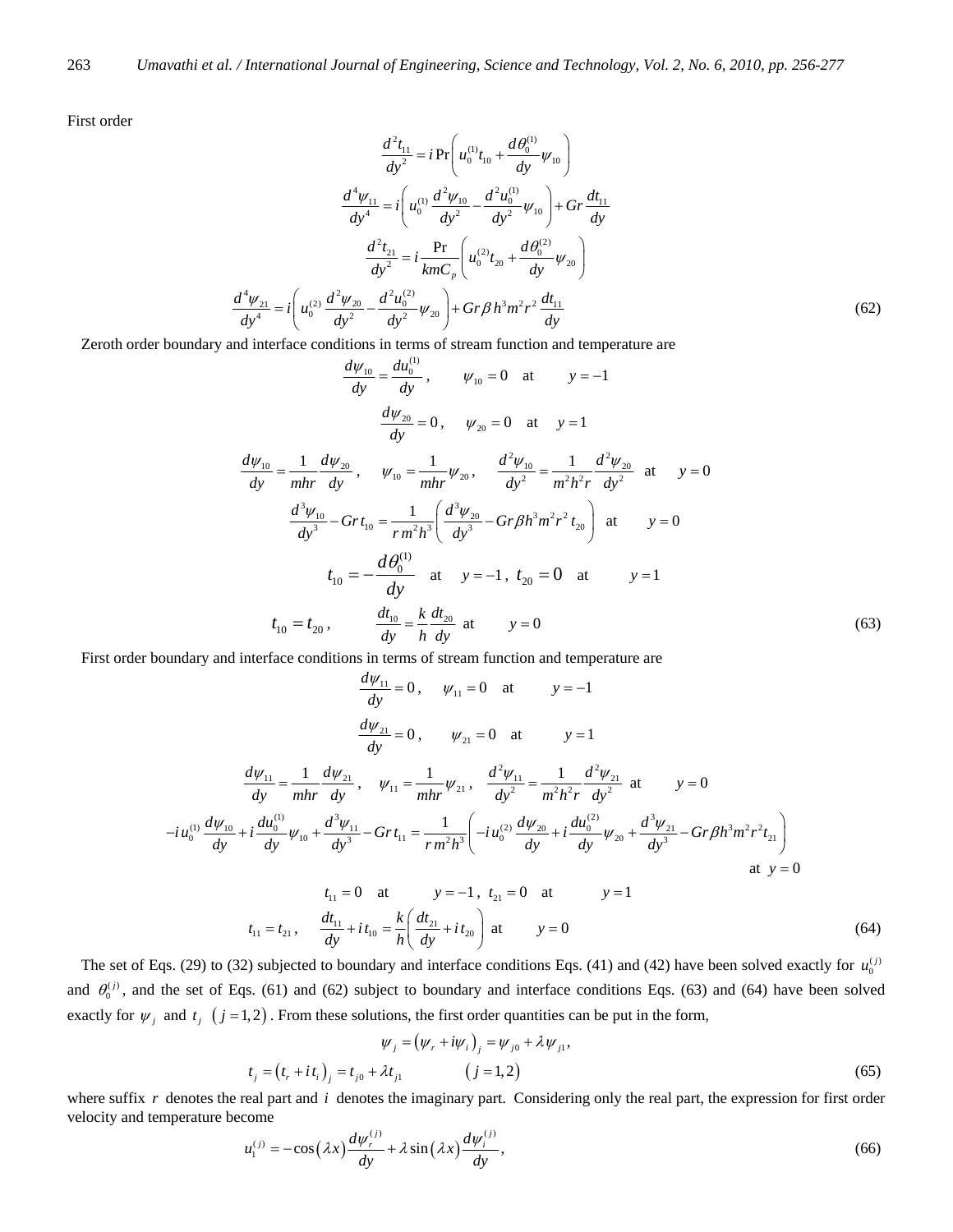$$
v_1^{(j)} = -\lambda \psi_r^{(j)} \sin(\lambda x) - \lambda^2 \psi_i^{(j)} \cos(\lambda x), \tag{67}
$$

$$
\theta_1^{(j)} = \cos(\lambda x) t_r^{(j)} - \lambda \sin(\lambda x) t_i^{(j)}
$$
(68)

The zeroth order, first order and total solutions are given in the Appendix section.

#### **3.1. Skin friction and Nusselt number:**

The shearing stress  $\tau_{xy}$  at any point in the fluid is given by

$$
\tau_{xy} = \left(\frac{h^2}{\rho v^2}\right) \overline{\tau}_{xy} = \frac{\partial u}{\partial y} + \frac{\partial v}{\partial x}
$$
  
=  $u_0(y) + \varepsilon e^{i\lambda x} u_1(y) + i\lambda \varepsilon e^{i\lambda x} v_1(y),$  (69)

At the wavy wall  $y = -1 + \varepsilon \cos(\lambda x)$  skin friction take the form

$$
\tau_w = \tau_{-1}^0 + \varepsilon \operatorname{Re} \left( e^{i\lambda x} u_0^{\dagger}(-1) + u_1^{\dagger}(-1) \right) \tag{70}
$$

and at the flat wall  $y = 1$ ,

$$
\tau_f = \tau_1^0 + \varepsilon \operatorname{Re}\left(u_1(1)\right) \tag{71}
$$

where

$$
\tau_{-1}^{0} = \left(\frac{du_0^{(1)}}{dy}\right)_{y=-1} \qquad \qquad \tau_1^{0} = \left(\frac{du_0^{(2)}}{dy}\right)_{y=1}
$$

The dimensionless Nusselt number is given by

$$
Nu = \frac{\partial \theta}{\partial y} = \theta_0'(y) + \varepsilon \operatorname{Re}\left(e^{i\lambda x}\theta_1'(y)\right)
$$
\n(72)

At the wavy wall  $y = -1 + \varepsilon \cos(\lambda x)$  *Nu* takes the form

$$
Nu_w = Nu_{-1}^0 + \varepsilon \operatorname{Re}\left(e^{i\lambda x}t^{\cdot}(-1)\right),\tag{73}
$$

and at the flat wall  $y = 1$ ,

$$
Nu_{f} = Nu_{1}^{0} + \varepsilon \operatorname{Re}\left(e^{i\lambda x}t^{'}(1)\right),\tag{74}
$$

where

$$
Nu_{-1}^{0} = \left(\frac{d\theta_0^{(1)}}{dy}\right)_{y=-1} \qquad Nu_{1}^{0} = \left(\frac{d\theta_0^{(2)}}{dy}\right)_{y=1}
$$

and Re represents the real part

Velocity and temperature solutions are numerically evaluated for several sets of values of the parameters such as, free convective parameter *Gr*, viscosity ratio *m*, width ratio *h* and conductivity ratio *k*. Also, the wall skin friction  $\tau_w$ ,  $\tau_f$  and the wall Nusselt number  $Nu_{w}$ ,  $Nu_{f}$  are calculated numerically and some of the qualitative interesting features are presented graphically.

#### **4. Results and discussion**

Analytical solutions for the steady mixed convection of two immiscible viscous fluids in a vertical channel consists of left wall to be wavy and right wall to be flat is analyzed. The non-linear equations are solved by linearization technique wherein the flow is assumed to be in two parts; a mean part and a perturbed part. Exact solutions are obtained for the mean part and the perturbed part is solved using long wave approximation. The solutions of zeroth order velocity  $u_0$  and the zeroth order temperature  $\theta_0$  are applicable to the case of a channel both of whose walls are flat. The solutions for mean  $(u_0, \theta_0)$  and perturbed part  $(u_1, v_1, \theta_1)$  are evaluated numerically and represented graphically for various governing parameters in Figures (2) to (7). The parameters such as thermal conductivity coefficient ratio, specific heat at constant pressure ratio, density ratio, wave number, Prandtl number, amplitude parameter are fixed as 1, 1, 1, 0.05, 0.7, 0.02 respectively for  $\lambda x = 0.785398$ . The other parameters such as Grashof number, viscosity ratio, width ratio, thermal conductivity ratio are fixed as 5, 1, 1, 1 respectively except the varying one for all the graphs.

The behavior of the non-dimensional zeroth and first order velocities with changes in the convective parameter *Gr* is shown in Figure 2 for different values of wall temperature ratio  $\bar{\theta}$  ( $\bar{\theta}$  = −1 means that the average of the temperatures of the two walls is equal to that of the static temperature,  $\bar{\theta} = 0$  corresponds to the temperature of flat wall is equal to static temperature and  $\bar{\theta} = 1$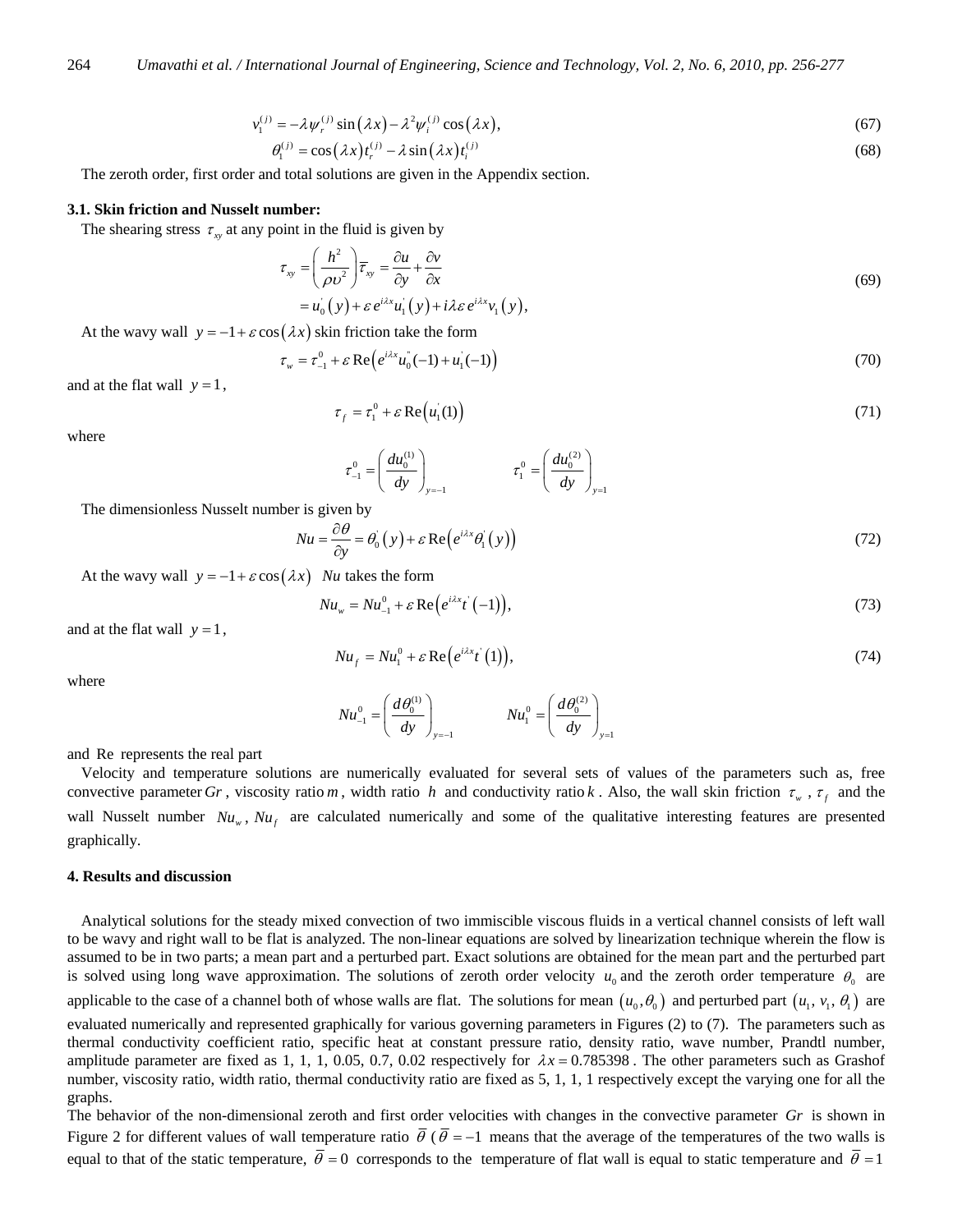means that the wavy and flat wall are maintained at equal temperature and  $\bar{\theta} > 1$  implies wall temperatures are unequal). The effect of Grashof number on zeroth order velocity  $u_0$  is to increase the velocity for  $\bar{\theta} = 0$  and l whereas, for  $\bar{\theta} = -1$  zeroth order velocity increases as  $Gr$  increases for the half of the channel width from the left wall and decreases at the right wall from  $y = 0$ and onwards i.e., flow reversal is observed at the right wall. The magnitude of velocity  $u_0$  is optimum for  $\bar{\theta} = 1$  and minimum for  $\overline{\theta}$  = −1 and the velocity profiles for  $\overline{\theta}$  = 0 lies in between  $\overline{\theta}$  = −1 and 1. Figure 2b depicts the behavior of perturbed (first order solution) quantities  $u_1$  for  $\overline{\theta} = 0 \pm 1$ . We observed that the fluid velocity  $u_1$  decreases steadily for a fixed value of y up to *y* = −0.55 approximately, while for values of *y* ≥ −0.55 the fluid velocity  $u_1$  increases for increasing values of Grashof number for all values of  $\overline{\theta}$ . Figure 2c shows the behavior of the total fluid velocity  $u(=u_0+u_1)$ . The effect of Grashof number on the total velocity *u* is similar to the zeroth order velocity  $u_0$  for various  $\overline{\theta}$ . That is, for  $\overline{\theta} = 0$  and 1, velocity increases as *Gr* increases. Physically, an increase in the value of the Grashof number means an increase in the buoyancy force which supports the motion. For  $\bar{\theta} = -1$ , velocity increases at the left wall (wavy wall) and decreases at the right wall. This is due to the fact that,  $\bar{\theta}$  = −1 imply, the temperature at the left wall is greater than at the right wall. Hence, velocity increases at the left wall and decreases at the right wall. Figure 2d describes the behavior of the total fluid velocity  $v (= v_1)$  perpendicular to the channel length and it is noticed that the velocity *v* diminishes sharply as Grashof number increases for  $\overline{\theta} = 0 \pm 1$ .





Figure 3 shows the effect of viscosity ratio  $m = \mu^{(1)}/\mu^{(2)}$  on the velocity for variations of  $\overline{\theta}$ . As the viscosity ratio  $m = \mu^{(1)}/\mu^{(2)}$  increases, the zeroth order velocity increases in both the regions for wall temperature ratio  $\bar{\theta} = 0$  and 1, whereas, for  $\bar{\theta} = -1$  zeroth order velocity is invariant in the region-I and decreases in region–II. Flow reversal is observed at the right wall for values of  $\bar{\theta} = -1$  only. Figure 3b depicts that as the viscosity ratio *m* increases, first order velocity  $u_1$  decreases at the left wall i.e., from  $y = -1$ to 0 whereas, it increases at the right wall i.e., from  $y = 0$  to 1 for all values of wall temperature ratio  $\overline{\theta}$ . The effect of viscosity ratio on total fluid velocity  $u(=u_0 + u_1)$  shows the similar nature as that for zeroth order velocity as seen in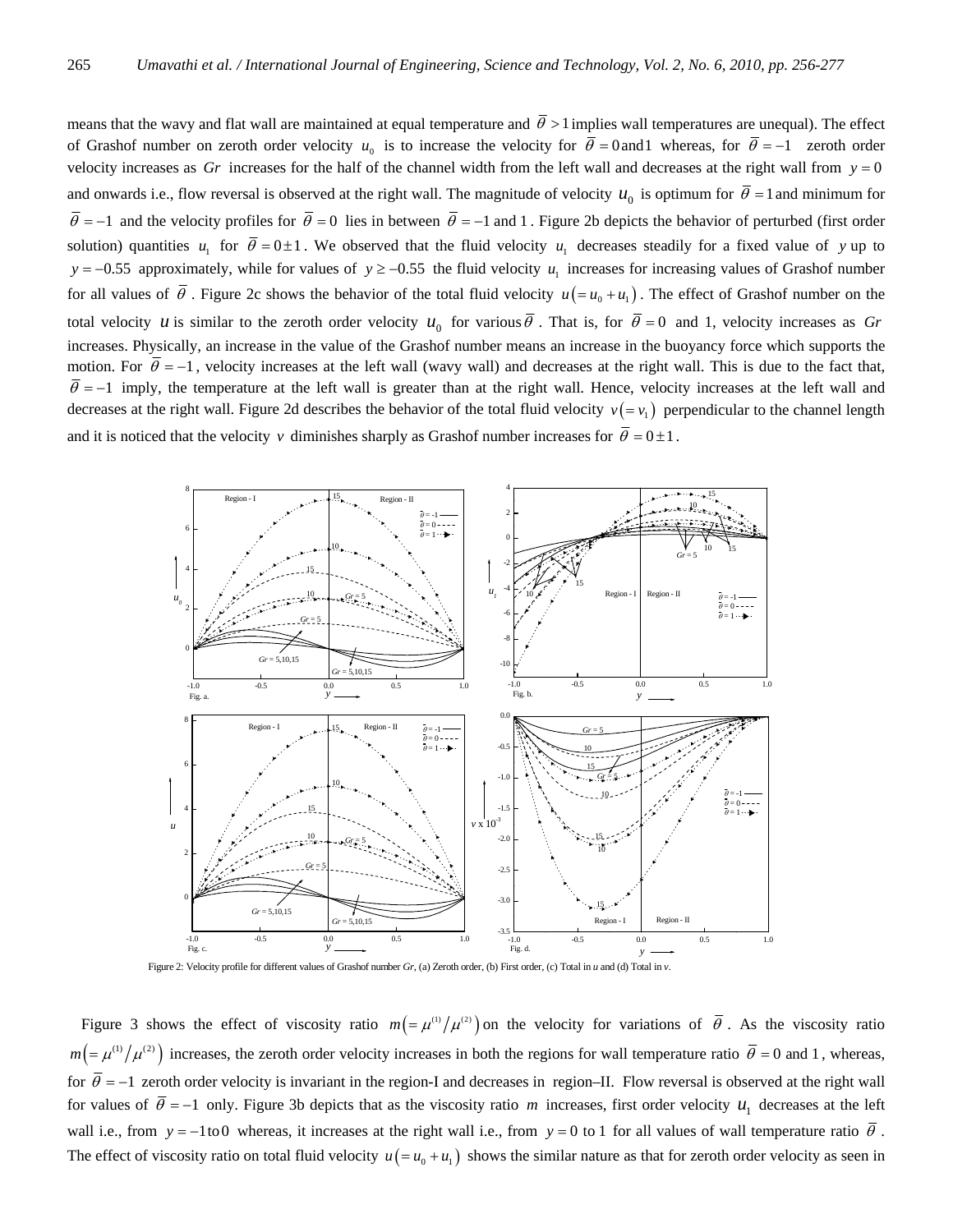Figure 3c. Physically, for  $\bar{\theta} = 0$  and 1, as *m* increases, the fluid becomes more viscous in region-I and hence velocity is reduced in region-I when compared to region-II.  $\bar{\theta} = -1$ , temperature in region-I is higher than in region-II. Hence, velocity variations are observed in region-II for variations of viscosity ratio. Physically, higher the temperature lowers the viscosity. Figure 3d shows the behavior of the total fluid velocity  $v( = v_1)$  perpendicular to the channel length. We notice that as the viscosity ratio increases, velocity  $\nu$  increases in magnitude in both the regions.

The effect of width ratio parameter  $h = (h^{(2)}/h^{(1)})$  on the velocity is shown in Figure 4. As the parameter *h* increases, zeroth order velocity increases for wall temperature ratio  $\bar{\theta} = 0$  and 1 in both the regions. For  $\bar{\theta} = -1$  the zeroth order velocity increases as *h* increases in region–I whereas, it decreases in region–II. It is also observed that flow reversal is observed at the right wall as *h* increases when  $\bar{\theta} = -1$  as seen in Figure 4a. The effect of width ratio *h* on first order velocity *u*<sub>1</sub> (Figure 4b) shows that as *h* increases, first order velocity decreases near the left wall (region–I) whereas, it increases at the right wall (region–II) for all values of  $\overline{\theta}$ . It is observed from Figure 4c that the effect of width ratio *h* on the total fluid velocity



Figure 3: Velocity profile for differet values of viscosity ratio. a. zeroth order, b. first order, c. total velocity in *u* and d. total velocity in *v*.

 $u (= u_0 + u_1)$  is similar to that on zeroth order velocity  $u_0$ . The effect of width ratio *h* on total velocity  $v(= v_1)$  increases in magnitude as the width ratio *h* increases, i.e., *v* diminishes for various values of *h* as seen in Figure 4d.

The effect of width ratio  $h = (h^{(2)}/h^{(1)})$  on zeroth order temperature is to increase the temperature in both regions when  $\bar{\theta}$  = −1 and 0 whereas, there is no effect of *h* for  $\bar{\theta}$  = 1 as seen in Figure 5a. Figure 5b shows that the first order temperature decreases in region-I as *h* increases when  $\bar{\theta} = -1$  and 0. The effect of *h* is dominant in region–I when compared to region–II. However, for  $\overline{\theta} = 1$  the first order temperature remains invariant for different values of *h*. The effect of width ratio *h* on the total temperature is similar to zeroth order temperature as seen in Figure 5c. Physically, as *h* increases velocity increases; this in tern enhances dissipations and results in enhancement of temperature fields also.

The effect of conductivity ratio  $k = k^{(2)}/k^{(1)}$  on the velocity is shown in Figure 6. As the conductivity ratio  $k = k^{(2)}/k^{(1)}$ increases, the zeroth order velocity decreases in both the regions for  $\bar{\theta} = -1$  and 0 and remains constant for  $\bar{\theta} = 1$  as seen in Figure 6a. The first order velocity  $u_1$  increases as the conductivity ratio k increases in region–I for values of  $\bar{\theta} = -1$  and 0 from  $y = -1$  to  $-0.55$  (approximately) and decreases from  $y = -0.55$  to 1.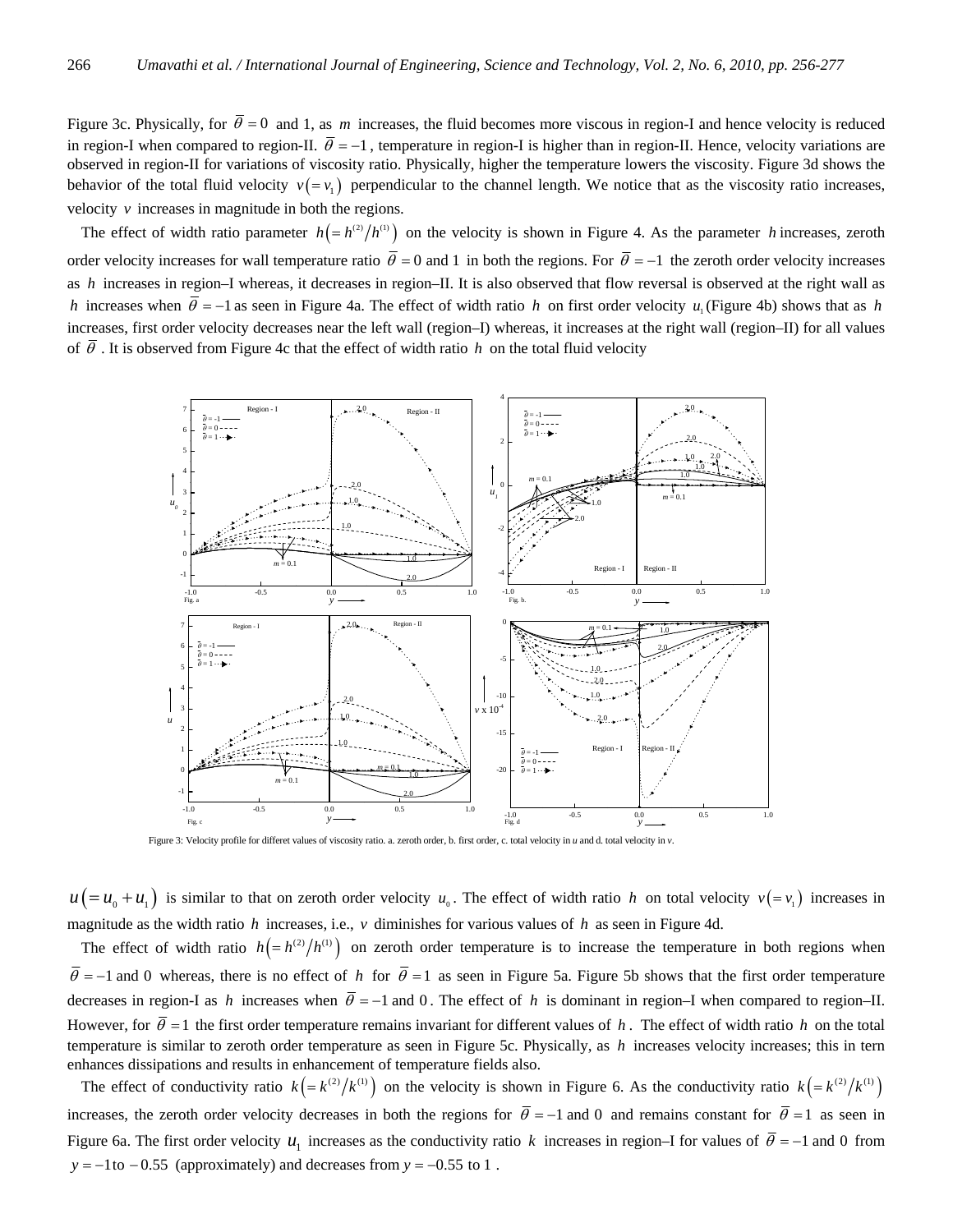

Figure 4: Velocity profile for different values of width ratio *h*. a. zeroth order, b. first order, c. total in *u* and d. total in *v*.

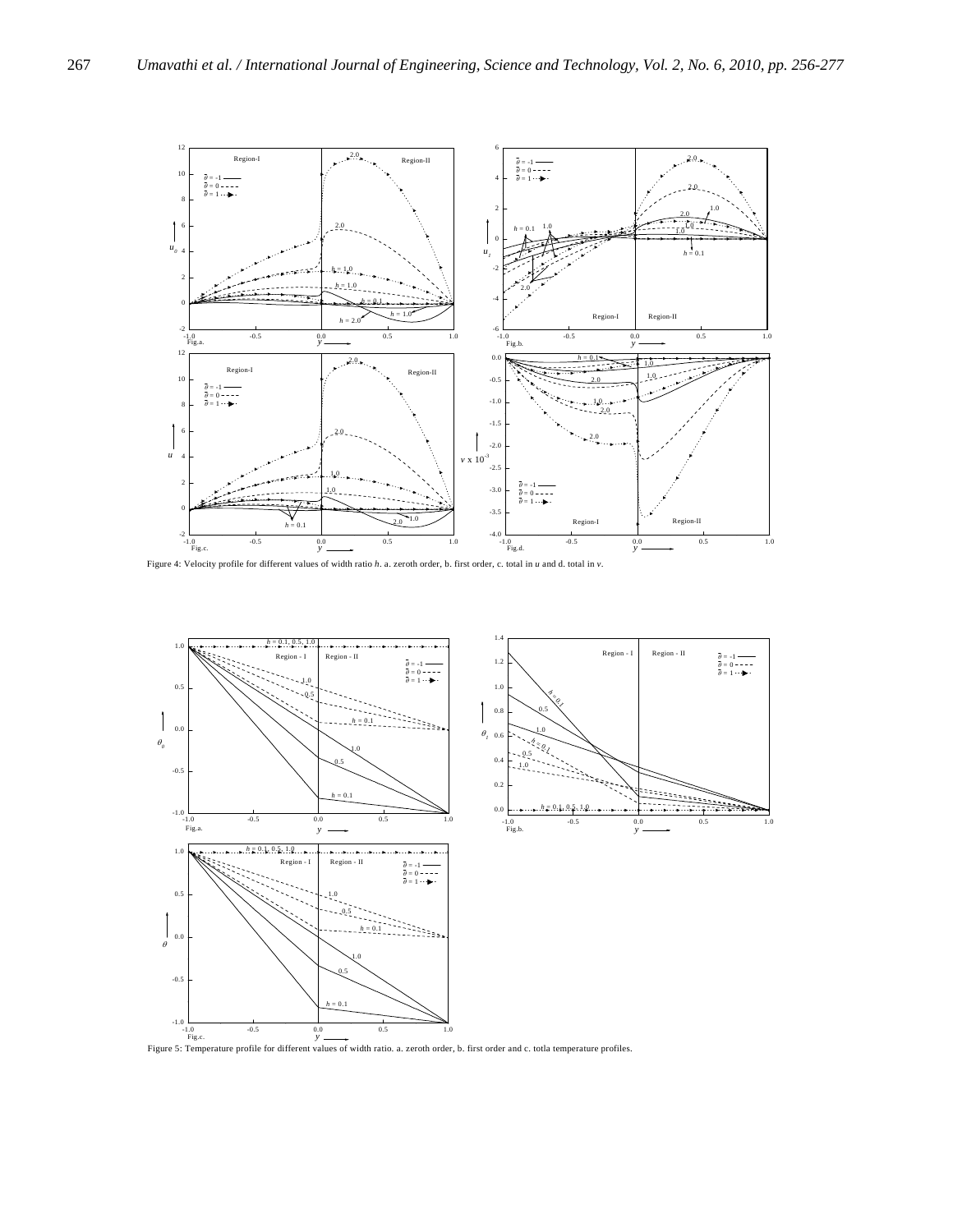

Figure 6: Velocity profile for different values of conductivity ratio *k*. a. zeroth order, b. first order, c. total in *u* and d. total in *v*.

The first order velocity  $u_1$  remains constant for different values of  $k$  when wall temperature ratio is 1 as shown in Figure 6b. The effect of conductivity ratio *k* on total velocity  $u(= u_0 + u_1)$  is similar to the zeroth order velocity  $u_0$  as seen in Figure 6c. Physically, larger the conductivity of the fluid in region-II compared to region-I, the smaller the flow field. The behavior of the total fluid velocity  $v(=v_1)$  perpendicular to the channel width decreases in magnitude as conductivity ratio k increases for  $\overline{\theta}$  = −1 and 0 and remains invariant when  $\overline{\theta}$  = 1 as seen in Figure 6d.

The effect of conductivity ratio  $k = (k^{(2)}/k^{(1)})$  on zeroth order temperature  $\theta_0$  is to decrease the temperature in both regions when  $\bar{\theta} = -1$  and 0 whereas, there is no effect of *k* for  $\bar{\theta} = 1$  as seen in Figure 7a. The first order temperature  $\theta_1$  increases in both the regions as the conductivity ratio *k* increases for  $\bar{\theta} = -1$  and 0 whereas, it is invariant for  $\bar{\theta} = 1$  as seen in Figure 7b. Here also the effect of conductivity ratio *k* on total temperature  $\theta = \theta_0 + \theta_1$  is similar to effect on zeroth order temperature as seen in Figure 7c.

The heat transfer coefficient *Nu* for different values of Grashof number Gr and wall temperature ratio  $\bar{\theta}$  is shown in Figure 8. For  $\bar{\theta} = 0$  the Nusselt number at the wavy wall  $Nu_w$  and Nusselt number at the flat wall  $Nu_f$  remains invariant considering the same fluid in both the regions  $(m = h = k = 1)$  and variations of viscosity ratio *m*. Varying the width ratio *h*, the Nusselt number at the wavy wall is vary small compared to the Nusselt number at the flat wall, whereas, the Nusselt number at the flat wall is vary small compared to the Nusselt number at the wavy wall for different values of conductivity ratio *k* as seen in Figure 8a. Similar effect is observed for  $\bar{\theta} = -1$  as seen in Figure 8b. The effect of Nusselt number does not vary when  $\bar{\theta} = 1$  and hence, not shown graphically. It is also observed that the Nusselt number do not change as Grashof number increases.

Figure 9 shows the behavior of skin friction  $\tau$  at the channel walls. When  $\bar{\theta} = 0 \pm 1$ , the effect of increase in Grashof number is to increase the skin friction at the wavy wall and decreases at the flat wall. The effect of viscosity ratio *m* does not affect the skin friction at the wavy wall, whereas, skin friction decreases as viscosity ratio decreases at the flat wall for  $\bar{\theta} = -1$ . The effect of conductivity ratio *k* increases the skin friction at the wavy wall, whereas, it decreases at the flat wall for  $\bar{\theta} = -1$  as seen in Figure 9a.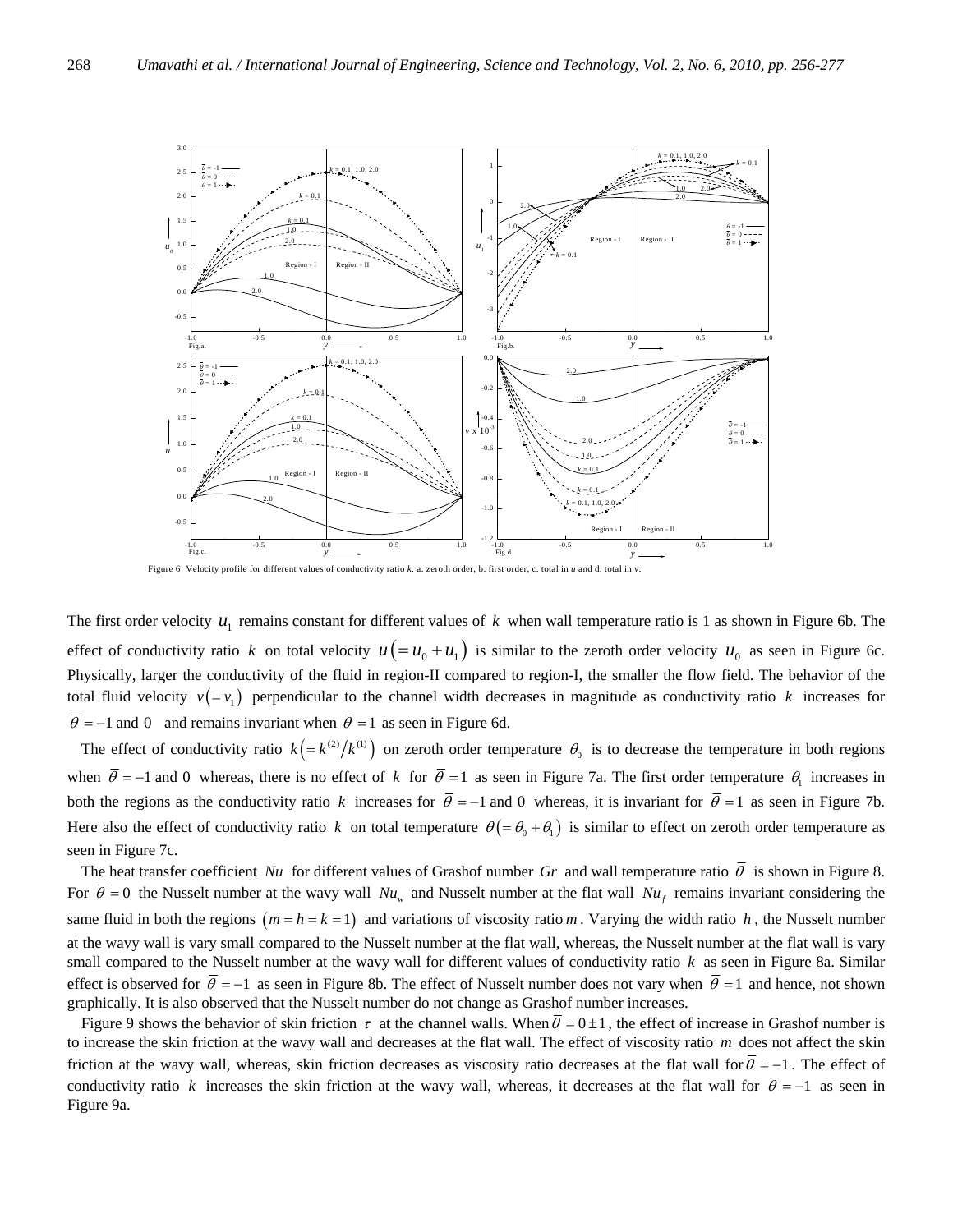



Figure 7: Temperature profile for different values of conductivity ratio *k*. a. zeroth order, b. first order and c. total temperature profiles.



Figure 8: Nusselt number profiles for different values of Grashof number. a.  $\overline{\theta}=0$  and b.  $\overline{\theta}=-1$ 

|                  | п   | Ш   | IV  |
|------------------|-----|-----|-----|
| $\boldsymbol{m}$ | 0.1 |     |     |
| h                |     | 0.1 |     |
| k                |     |     | 0.1 |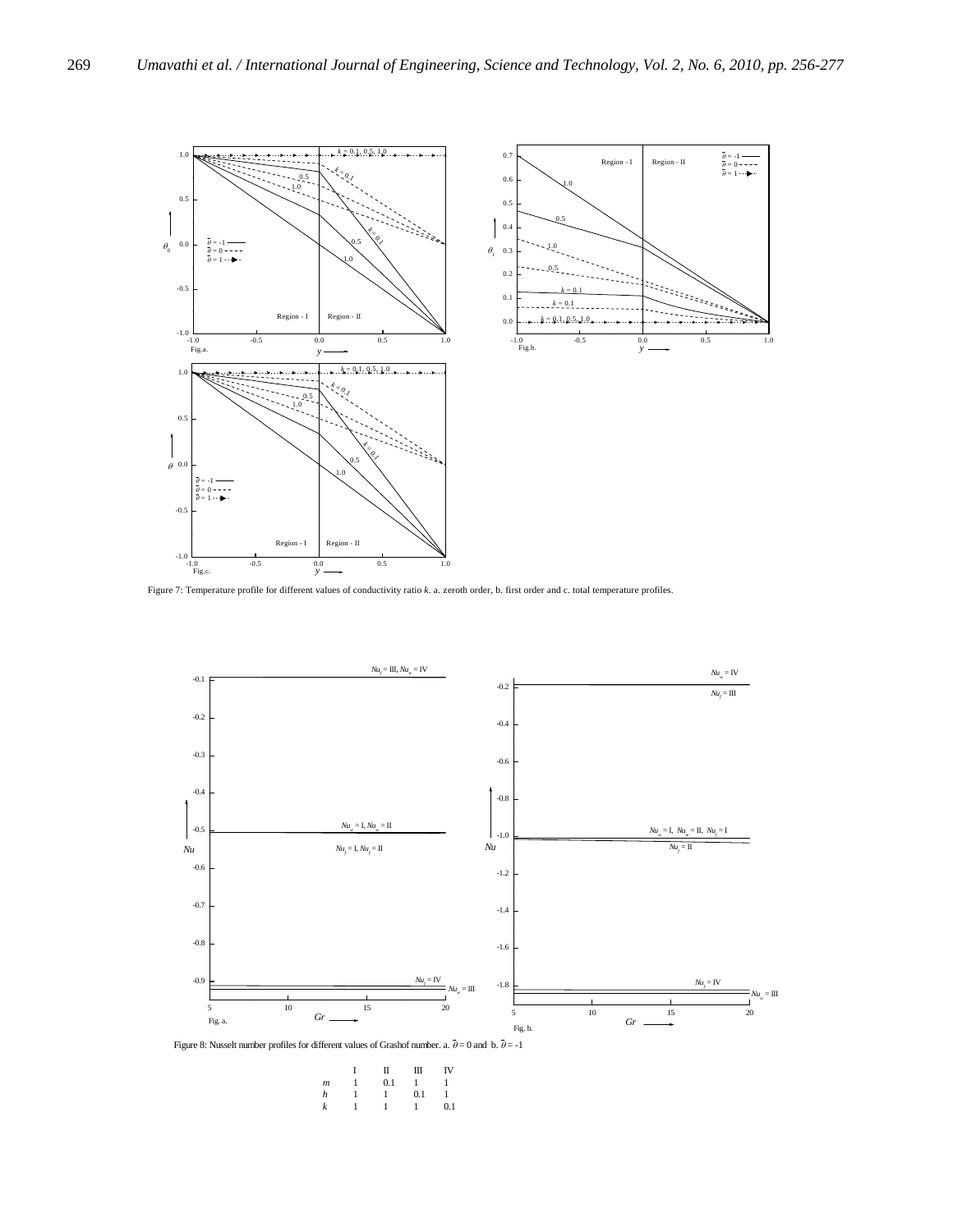When the wall temperature ratio  $\bar{\theta}$  is zero, as the viscosity ratio decreases, skin friction decreases at the wavy wall and increases at the flat wall. As the width ratio *h* decreases, skin friction decreases at the wavy wall whereas; it increases at the flat wall. As the conductivity ratio *k* increases, skin friction decreases at the wavy wall and increases at the flat wall as seen in Figure 9b. For  $\bar{\theta}$  = 1, as the viscosity ratio *m* increases, skin friction at the wavy wall increases, whereas, it decreases at the flat wall. The effect of width ratio *h* is similar to the effect of viscosity ratio on the skin friction at both the walls. There is no effect of conductivity ratio *k* on skin friction at both the walls as seen in Figure 9c.

The effect of convective parameter *Gr* on temperature is shown in Table 1 for various values of wall temperature ratio $\bar{\theta}$ . The zeroth order temperature equation consists of only conductivity term; hence, the temperature remains invariant for variations of Grashof number. The temperature at the left wall is 1, and the right wall is  $\bar{\theta}$  and so the temperature for different values of  $\bar{\theta}$ varies at the right wall only. The temperature decreases as the wall temperature ratio  $\bar{\theta}$  decreases. When the wall temperature ratio is  $\bar{\theta} = -1$ , there is no effect of Grashof number on the zeroth order temperature. The first order temperature decreases as the Grashof number increases after two decimal points for  $\bar{\theta} = -1$ . The total temperature decreases as the Grashof number increases as seen in Table 1a to the order of 10<sup>-3</sup>. From Table 1b it is seen that for  $\bar{\theta} = 0$  the similar effect is observed as that of  $\bar{\theta} = -1$ . For  $\bar{\theta} = 1$  there is no effect of Grashof number on the temperature as seen in Table 1c. Since the zeroth order energy equation do not have Grashof number, whereas, the first order energy equation consist velocity term which contains Grashof number. Hence, the effect of Grashof number on the temperature is only on the first order and total temperature.

The effect of viscosity ratio  $m = \mu^{(1)}/\mu^{(2)}$  on zeroth, first and total temperature is similar to the effect of Grashof number as seen in table 2. The first order temperature decreases as the viscosity ratio increases to two decimal points as seen in Table 2a and 2b. The total temperature effect is same as the first order temperature effect as seen in Table 2a and 2b.



Figure 9: Skin friction profile for different values of Grashof number. a.  $\bar{\theta} = -1$ , b.  $\bar{\theta} = 0$  and c.  $\bar{\theta} = 1$ .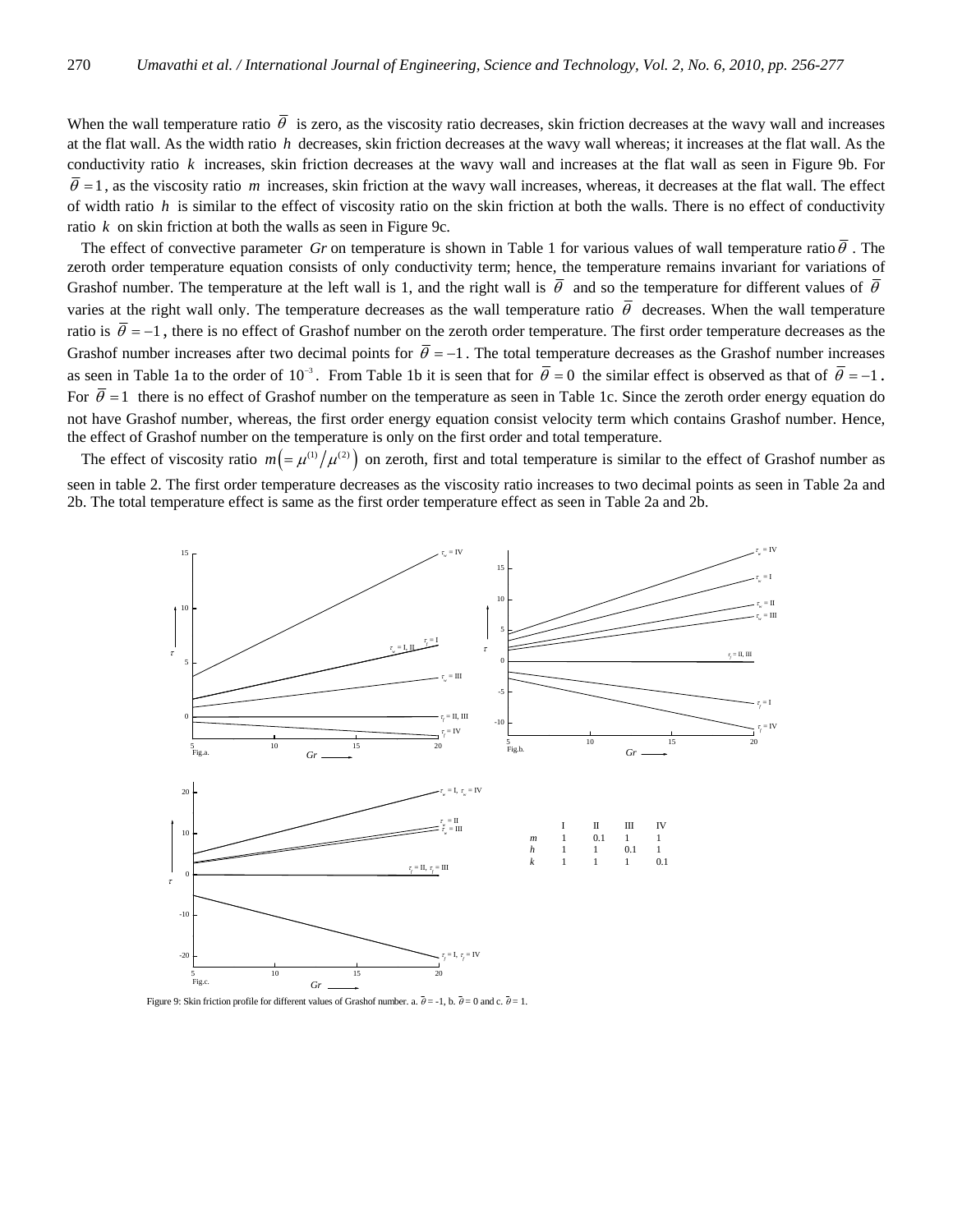|          | Table 1a. $\overline{\theta} = -1$ |                |                |           |                                |            |            |  |
|----------|------------------------------------|----------------|----------------|-----------|--------------------------------|------------|------------|--|
| y        | $\theta_0$                         |                | $\theta_{1}$   |           | $\theta = \theta_0 + \theta_1$ |            |            |  |
|          | $Gr = 5,10,15$                     | $Gr = 5$       | $Gr = 10$      | $Gr = 15$ | $Gr = 5$                       | $Gr = 10$  | $Gr = 15$  |  |
| $-1$     |                                    | 0.70711        | 0.70711        | 0.70711   | 1.01414                        | 1.01414    | 1.01414    |  |
| $-0.8$   | 0.8                                | 0.63557        | 0.63474        | 0.63391   | 0.81271                        | 0.81269    | 0.81268    |  |
| $-0.6$   | 0.6                                | 0.56407        | 0.56246        | 0.56084   | 0.61128                        | 0.61125    | 0.61122    |  |
| $-0.4$   | 0.4                                | 0.4927         | 0.49043        | 0.48816   | 0.40985                        | 0.40981    | 0.40976    |  |
| $-0.2$   | 0.2                                | 0.42155        | 0.41883        | 0.41612   | 0.20843                        | 0.20838    | 0.20832    |  |
| $\Omega$ | $\Omega$                           | 0.35068        | 0.3478         | 0.34493   | 0.00701                        | 0.00696    | 0.0069     |  |
| $\Omega$ | $\Omega$                           | 0.35068        | 0.3478         | 0.34493   | 0.00701                        | 0.00696    | 0.0069     |  |
| 0.2      | $-0.2$                             | 0.28011        | 0.27738        | 0.27465   | $-0.1944$                      | $-0.19445$ | $-0.19451$ |  |
| 0.4      | $-0.4$                             | 0.20983        | 0.20752        | 0.20522   | $-0.3958$                      | $-0.39585$ | $-0.3959$  |  |
| 0.6      | $-0.6$                             | 0.13976        | 0.1381         | 0.13644   | $-0.5972$                      | $-0.59724$ | $-0.59727$ |  |
| 0.8      | $-0.8$                             | 0.06984        | 0.06897        | 0.06809   | $-0.7986$                      | $-0.79862$ | $-0.79864$ |  |
| 1        | $-1$                               | $-3.06659E-19$ | $-6.13317E-19$ | $\Omega$  | -1                             | $-1$       | $-1$       |  |

**Table 1**. Values of the Temperature field at different Grashof number.

**Table 1b.**  $\overline{\theta} = 0$ 

| $\theta_{0}$<br>$\mathcal{V}$ |                | $\theta_{1}$ |         |            | $\theta = \theta_0 + \theta_1$ |           |            |  |
|-------------------------------|----------------|--------------|---------|------------|--------------------------------|-----------|------------|--|
|                               | $Gr = 5,10,15$ | $Gr = 5$     | $Gr=10$ | $Gr = 15$  | $Gr = 5$                       | $Gr = 10$ | $Gr = 15$  |  |
| $-1$                          | Ι.             | 0.35355      | 0.35355 | 0.35355    | 1.00707                        | 1.00707   | 1.00707    |  |
| $-0.8$                        | 0.9            | 0.31799      | 0.31778 | 0.31758    | 0.90636                        | 0.90636   | 0.90635    |  |
| $-0.6$                        | 0.8            | 0.28244      | 0.28204 | 0.28163    | 0.80565                        | 0.80564   | 0.80563    |  |
| $-0.4$                        | 0.7            | 0.24692      | 0.24635 | 0.24578    | 0.70494                        | 0.70493   | 0.70492    |  |
| $-0.2$                        | 0.6            | 0.21145      | 0.21077 | 0.21009    | 0.60423                        | 0.60422   | 0.6042     |  |
| $\Omega$                      | 0.5            | 0.17606      | 0.17534 | 0.17462    | 0.50352                        | 0.50351   | 0.50349    |  |
| $\Omega$                      | 0.5            | 0.17606      | 0.17534 | 0.17462    | 0.50352                        | 0.50351   | 0.50349    |  |
| 0.2                           | 0.4            | 0.14074      | 0.14005 | 0.13937    | 0.40281                        | 0.4028    | 0.40279    |  |
| 0.4                           | 0.3            | 0.10549      | 0.10491 | 0.10434    | 0.30211                        | 0.3021    | 0.30209    |  |
| 0.6                           | 0.2            | 0.0703       | 0.06988 | 0.06946    | 0.20141                        | 0.2014    | 0.20139    |  |
| 0.8                           | 0.1            | 0.03514      | 0.03492 | 0.0347     | 0.1007                         | 0.1007    | 0.10069    |  |
|                               | 0              | 1.53329      | 3.06659 | $-6.13317$ | 3.06659                        | 6.13317   | $-1.22663$ |  |
|                               |                | $E-20$       | $E-20$  | $E-20$     | $E-22$                         | $E-22$    | $E-21$     |  |

**Table 1c.**  $\overline{\theta} = 1$ 

| $\mathcal{Y}$ | $\theta_{0}$     |                   | $\theta$          |              |          | $\theta = \theta_0 + \theta_1$ |           |
|---------------|------------------|-------------------|-------------------|--------------|----------|--------------------------------|-----------|
|               | $Gr = 5, 10, 15$ | $Gr = 5$          | $Gr = 10$         | $Gr = 15$    | $Gr = 5$ | $Gr = 10$                      | $Gr = 15$ |
| $-1$          |                  | $\theta$          | $\Omega$          | $\theta$     |          |                                |           |
| $-0.8$        |                  | 0                 | $\theta$          | $\theta$     |          |                                |           |
| $-0.6$        |                  | $\theta$          | $\theta$          | $\Omega$     |          |                                |           |
| $-0.4$        |                  | 0                 | $\mathbf{\Omega}$ | $\Omega$     |          |                                |           |
| $-0.2$        |                  | $\Omega$          | $\Omega$          | $\Omega$     |          |                                |           |
| $\Omega$      |                  |                   |                   | $\Omega$     |          |                                |           |
| $\Omega$      |                  | $\theta$          | $\theta$          | $\Omega$     |          |                                |           |
| 0.2           |                  | $\mathbf{\Omega}$ | $\theta$          | $\Omega$     |          |                                |           |
| 0.4           |                  | $\theta$          |                   | $\Omega$     |          |                                |           |
| 0.6           |                  |                   | $\theta$          | $\Omega$     |          |                                |           |
| 0.8           |                  |                   |                   | $\mathbf{0}$ |          |                                |           |
|               |                  |                   |                   |              |          |                                |           |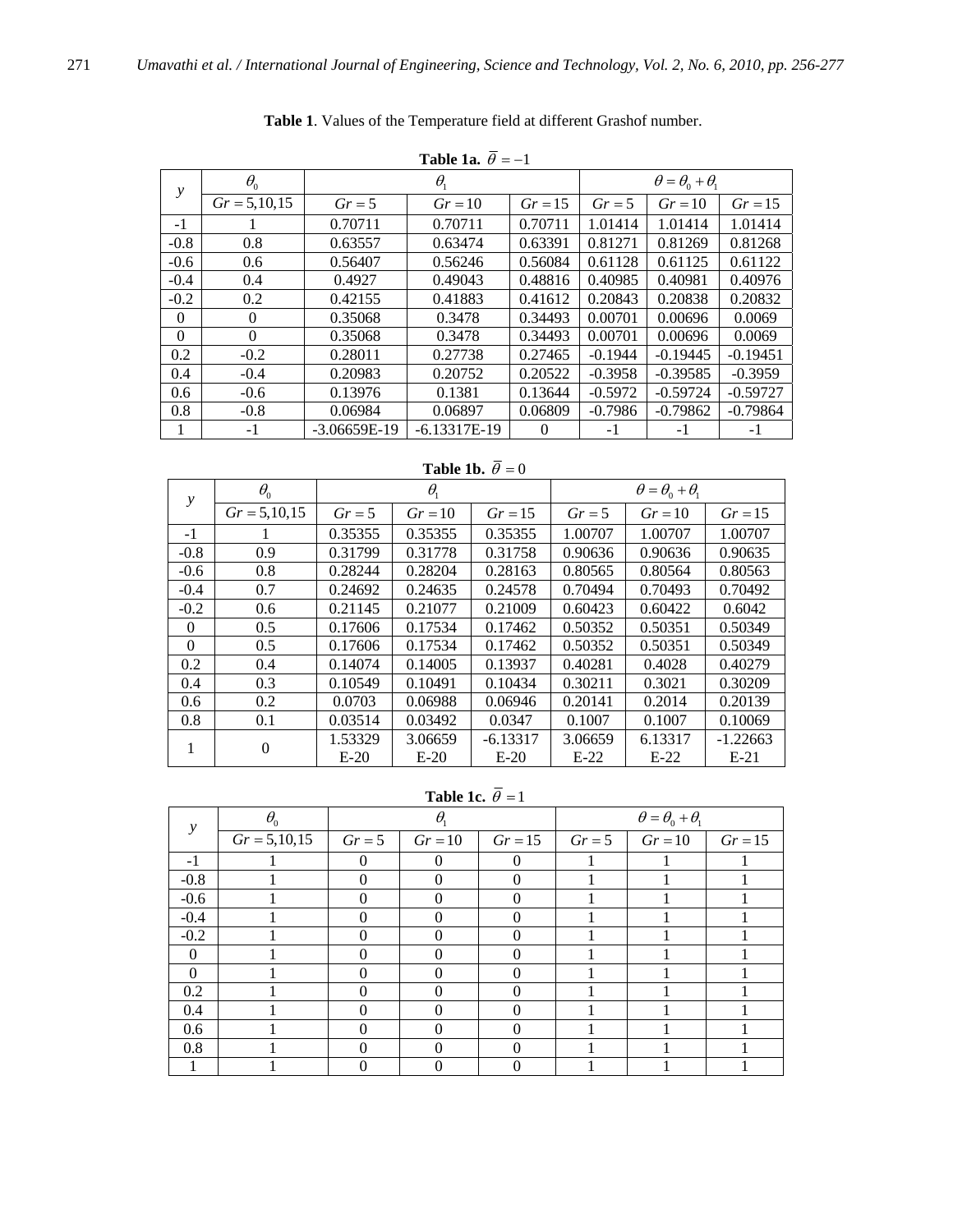|          | Table 2a. $\theta = -1$ |                |                |             |            |                                |            |
|----------|-------------------------|----------------|----------------|-------------|------------|--------------------------------|------------|
| у        | $\theta_{0}$            |                | $\theta_{1}$   |             |            | $\theta = \theta_0 + \theta_1$ |            |
|          | $m = 0.1, 1, 2$         | $m = 0.1$      | $m=1$          | $m=2$       | $m = 0.1$  | $m=1$                          | $m=2$      |
| $-1$     |                         | 0.70711        | 0.70711        | 0.70711     | 1.01414    | 1.01414                        | 1.01414    |
| $-0.8$   | 0.8                     | 0.63599        | 0.63557        | 0.6354      | 0.81272    | 0.81271                        | 0.81271    |
| $-0.6$   | 0.6                     | 0.5649         | 0.56407        | 0.56374     | 0.6113     | 0.61128                        | 0.61127    |
| $-0.4$   | 0.4                     | 0.49388        | 0.4927         | 0.49221     | 0.40988    | 0.40985                        | 0.40984    |
| $-0.2$   | 0.2                     | 0.42297        | 0.42155        | 0.42093     | 0.20846    | 0.20843                        | 0.20842    |
| $\Omega$ | $\mathbf{0}$            | 0.35221        | 0.35068        | 0.34996     | 0.00704    | 0.00701                        | 0.007      |
| $\Omega$ | $\Omega$                | 0.35221        | 0.35068        | 0.34996     | 0.00704    | 0.00701                        | 0.007      |
| 0.2      | $-0.2$                  | 0.28161        | 0.28011        | 0.27934     | $-0.19437$ | $-0.1944$                      | $-0.19441$ |
| 0.4      | $-0.4$                  | 0.21114        | 0.20983        | 0.2091      | $-0.39578$ | $-0.3958$                      | $-0.39582$ |
| 0.6      | $-0.6$                  | 0.14074        | 0.13976        | 0.1392      | $-0.59719$ | $-0.5972$                      | $-0.59722$ |
| 0.8      | $-0.8$                  | 0.07038        | 0.06984        | 0.06952     | $-0.79859$ | $-0.7986$                      | $-0.79861$ |
| 1        | $-1$                    | $-2.83659E-19$ | $-3.06659E-19$ | 2.45327E-19 | $-1$       | $-1$                           | $-1$       |

**Table 2.** Values of the Temperature field at different viscosity ratio *m* ( $\varepsilon = 0.02$ ).

**Table 2b.**  $\overline{\theta} = 0$ 

| y        | $\theta_{0}$    |           | $\theta_{1}$ |         |           | $\theta = \theta_0 + \theta_1$ |         |
|----------|-----------------|-----------|--------------|---------|-----------|--------------------------------|---------|
|          | $m = 0.1, 1, 2$ | $m = 0.1$ | $m=1$        | $m = 2$ | $m = 0.1$ | $m=1$                          | $m=2$   |
| $-1$     |                 | 0.35355   | 0.35355      | 0.35355 | 1.00707   | 1.00707                        | 1.00707 |
| $-0.8$   | 0.9             | 0.31806   | 0.31799      | 0.31791 | 0.90636   | 0.90636                        | 0.90636 |
| $-0.6$   | 0.8             | 0.28257   | 0.28244      | 0.28227 | 0.80565   | 0.80565                        | 0.80565 |
| $-0.4$   | 0.7             | 0.24709   | 0.24692      | 0.24668 | 0.70494   | 0.70494                        | 0.70493 |
| $-0.2$   | 0.6             | 0.21164   | 0.21145      | 0.21115 | 0.60423   | 0.60423                        | 0.60422 |
| $\Omega$ | 0.5             | 0.17625   | 0.17606      | 0.17572 | 0.50352   | 0.50352                        | 0.50351 |
| $\Omega$ | 0.5             | 0.17625   | 0.17606      | 0.17572 | 0.50352   | 0.50352                        | 0.50351 |
| 0.2      | 0.4             | 0.14093   | 0.14074      | 0.1404  | 0.40282   | 0.40281                        | 0.40281 |
| 0.4      | 0.3             | 0.10566   | 0.10549      | 0.10519 | 0.30211   | 0.30211                        | 0.3021  |
| 0.6      | 0.2             | 0.07043   | 0.0703       | 0.07007 | 0.20141   | 0.20141                        | 0.2014  |
| 0.8      | 0.1             | 0.03521   | 0.03514      | 0.03502 | 0.1007    | 0.1007                         | 0.1007  |
| 1        | $\Omega$        | 4.53999   | 1.53329      | 6.13317 | 9.07997   | 3.06659                        | 1.22663 |
|          |                 | $E-20$    | $E-20$       | $E-20$  | $E-22$    | $E-22$                         | $E-21$  |

**Table 2c.**  $\overline{\theta} = 1$ 

| у        | $\theta_{0}$    |           | $\theta_{1}$ |              |           | $\theta = \theta_0 + \theta_1$ |       |
|----------|-----------------|-----------|--------------|--------------|-----------|--------------------------------|-------|
|          | $m = 0.1, 1, 2$ | $m = 0.1$ | $m=1$        | $m=2$        | $m = 0.1$ | $m=1$                          | $m=2$ |
| $-1$     |                 | $\Omega$  | $\Omega$     | $\Omega$     |           |                                |       |
| $-0.8$   |                 | $\Omega$  | $\Omega$     | $\Omega$     |           |                                |       |
| $-0.6$   |                 | 0         | $\Omega$     | $\theta$     |           |                                |       |
| $-0.4$   |                 | 0         | $\Omega$     | $\theta$     |           |                                |       |
| $-0.2$   |                 | 0         | $\Omega$     | $\mathbf{0}$ |           |                                |       |
| $\theta$ |                 | $\Omega$  | $\Omega$     | 0            |           |                                |       |
| $\Omega$ |                 | $\Omega$  | $\Omega$     | 0            |           |                                |       |
| 0.2      |                 | $\Omega$  | $\Omega$     | $\theta$     |           |                                |       |
| 0.4      |                 | $\Omega$  | $\Omega$     | 0            |           |                                |       |
| 0.6      |                 | 0         | $\Omega$     | $\mathbf{0}$ |           |                                |       |
| 0.8      |                 | 0         | $\Omega$     |              |           |                                |       |
|          |                 |           |              |              |           |                                |       |

## **Conclusion**

When the wall temperatures are 0 and 1, the Grashof number, viscosity ratio, width ratio promotes the flow whereas, conductivity ratio suppresses the flow. The effect of Grashof number, viscosity ratio, and width ratio on fluid velocity perpendicular to the channel length diminishes the flow whereas, it increases as the conductivity ratio increases. The Nusselt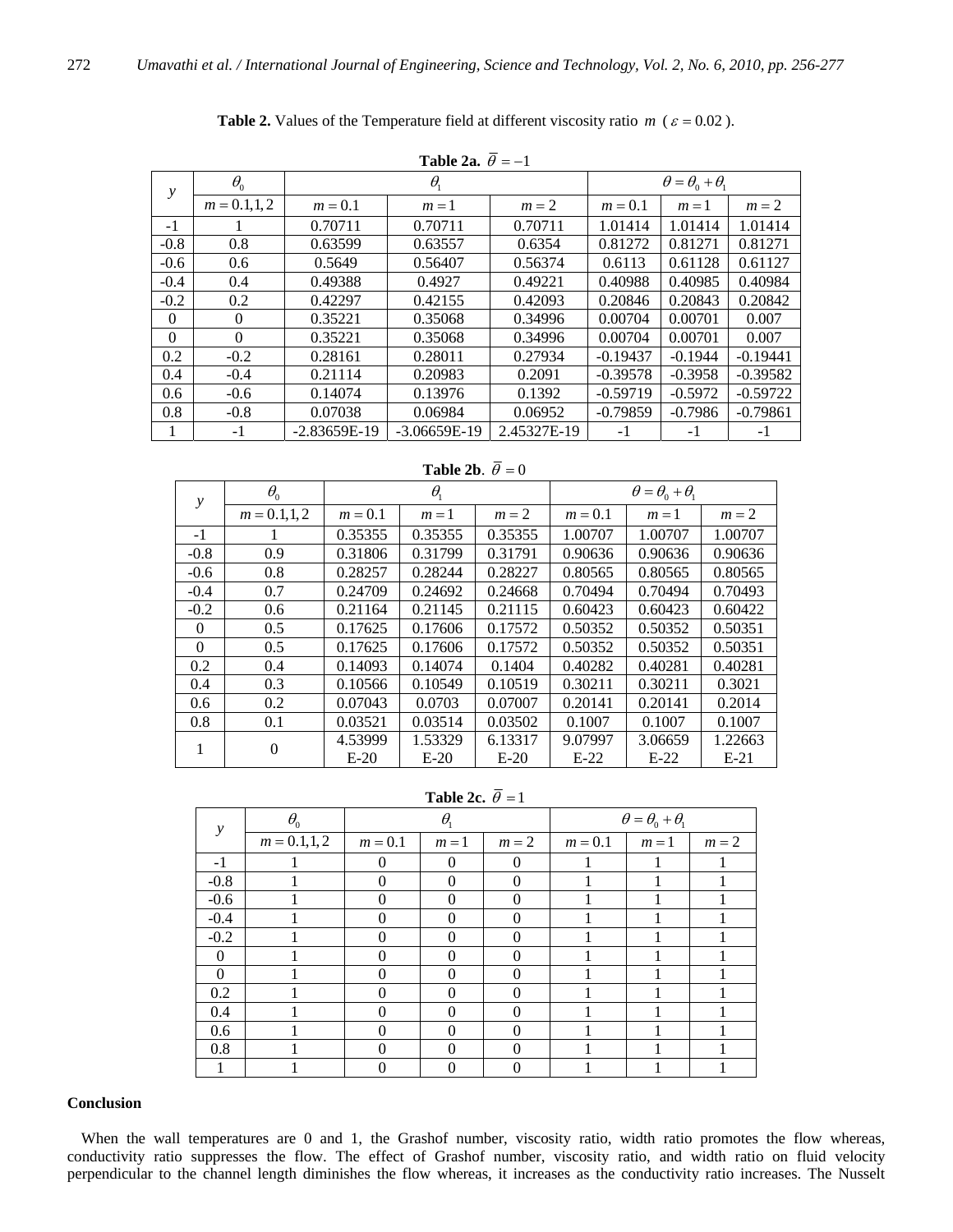number remains invariant on Grashof number and decreases at the wavy wall and increases at the flat as width ratio decreases and conductivity ratio increases. The skin friction increases at the wavy wall and decreases at the flat wall as Grashof number increases for different wall temperature ratio  $\overline{\theta}$ .

## **Nomenclature**

| a                    | amplitude $(m)$                                                             |
|----------------------|-----------------------------------------------------------------------------|
| $C_p^{(j)}$          | specific heat at constant pressure $(kJ kg^{-1}K^{-1})$                     |
| $C_p$                | dimensionless specific heat at constant pressure $(C_p^{(1)}/C_p^{(2)})$    |
| g                    | acceleration due to gravity $\left(ms^2\right)$                             |
| Gr                   | Grashof number $(h^{(1)^3}g\beta\Delta T /v^{(1)^2})$                       |
| h                    | width ratio of the channel $(h^{(2)}/h^{(1)})$                              |
| K                    | thermal conductivity $(W m^{-1} K^{-1})$                                    |
| $\boldsymbol{k}$     | thermal conductivity ratio $(k^{(2)}/k^{(1)})$                              |
| m                    | viscosity ratio $(\mu^{(1)}/\mu^{(2)})$                                     |
| Nu                   | Nusselt number                                                              |
| $\boldsymbol{P}$     | pressure $(Nm^2)$                                                           |
| $\boldsymbol{p}$     | dimensionless pressure                                                      |
| Pr                   | Prandtl number $\left(C_p^{(1)}\mu^{(1)}/K^{(1)}\right)$                    |
| $P_{s}$              | static pressure $(Nm-2)$                                                    |
| r                    | density ratio $(\rho^{(2)}/\rho^{(1)})$                                     |
| Re                   | real part                                                                   |
| T                    | temperature $(K)$                                                           |
| $T_{s}$              | static temperature $(K)$                                                    |
| U, V                 | velocities along X and Y directions $(ms^{-1})$                             |
| u, v                 | dimensionless velocities                                                    |
| X, Y                 | space co-ordinates $(m)$                                                    |
| x, y                 | dimensionless space co-ordinates                                            |
| <b>Greek Symbols</b> |                                                                             |
| $\beta$              | dimensionless co-efficient of thermal expansion $(\beta^{(2)}/\beta^{(1)})$ |
| $\beta^{(j)}$        | co-efficient of thermal expansion                                           |
| $\mathcal E$         | non-dimensional amplitude parameter $\left(a/h^{(1)}\right)$                |
| $\lambda^*$          | wave length (m)                                                             |
| λ                    | non-dimensional wave number $(\lambda^{*(i)}/h^{(i)})$                      |
| $\mu$                | viscosity $\left(\text{kg m}^{-1}\text{s}^{-1}\right)$                      |
| $\mathcal V$         | kinematic viscosity $(\mu^{(i)}/\rho^{(i)})$                                |
| $\theta$             | dimensionless temperature                                                   |
| $\rho$               | density $\left(\text{kg m}^3\right)$                                        |
| $\rho_{0}$           | static density $\left(\text{kg m}^3\right)$                                 |
| τ                    | skin friction<br>stream function                                            |
| $\psi$               |                                                                             |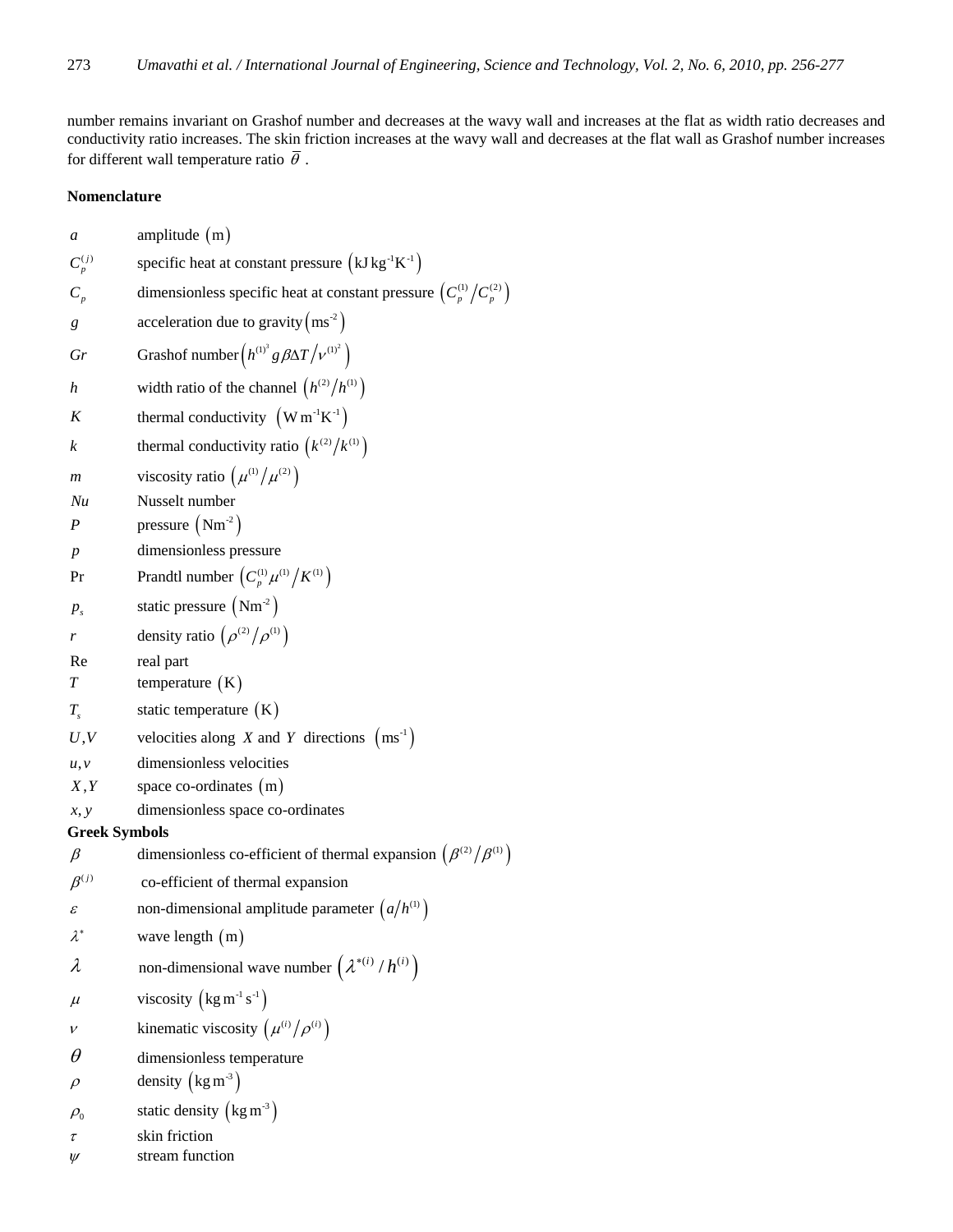## **Superscripts**

1 and 2 refer quantities for the fluids in region-I and region-II respectively

## **Appendix**

$$
\theta_{0}^{(1)} = c_{1}y + c_{2}
$$
\n
$$
u_{0}^{(2)} = l_{1}y^{3} + l_{2}y^{2} + d_{1}y + d_{2}
$$
\n
$$
u_{0}^{(2)} = l_{3}y^{3} + l_{4}y^{2} + d_{3}y + d_{4}
$$
\n
$$
u_{1}^{(1)} = -\cos(\lambda x) \left( 4l_{5} y^{3} + \frac{d_{5}}{2} y^{2} + d_{6} y + d_{7} \right) + \lambda \sin(\lambda x) \left( \frac{9l_{17} y^{8} + 8l_{18} y^{7} + 7l_{19} y^{6} + 6l_{20} y^{5} + 5l_{21} y^{4}}{4l_{12} y^{3} + \frac{d_{13}}{2} y^{2} + d_{14} y + d_{15}} \right)
$$
\n
$$
u_{1}^{(2)} = -\cos(\lambda x) \left( 4l_{6} y^{3} + \frac{d_{9}}{2} y^{2} + d_{10} y + d_{11} \right) + \lambda \sin(\lambda x) \left( \frac{9l_{23} y^{8} + 8l_{24} y^{7} + 7l_{25} y^{6} + 6l_{26} y^{5} + 5l_{27} y^{4}}{4l_{12} y^{2} + d_{18} y + d_{19}} \right)
$$
\n
$$
v_{1}^{(1)} = -\lambda \sin(\lambda x) \left( l_{5} y^{4} + \frac{d_{5}}{6} y^{3} + \frac{d_{6}}{2} y^{2} + d_{7} y + d_{8} \right) - \lambda^{2} \cos(\lambda x) \left( l_{17} y^{9} + l_{18} y^{8} + l_{19} y^{7} + l_{20} y^{6} + l_{21} y^{5} \right)
$$
\n
$$
v_{1}^{(2)} = -\lambda \sin(\lambda x) \left( l_{5} y^{4} + \frac{d_{5}}{6} y^{3} + \frac{d_{6}}{2} y^{2} + d_{7} y + d_{8} \right) - \lambda^{2} \cos(\lambda x) \left( l_{17} y^{9} + l_{18} y^{8} + l_{19} y^{7} + l_{20} y^{6} + l_{21} y^{5} \
$$

$$
\theta_1^{(1)} = \cos(\lambda x)(c_5 y + c_6) - \lambda \sin(\lambda x)(l_7 y^6 + l_8 y^5 + l_9 y^4 + l_{10} y^3 + l_{11} y^2 + c_9 y + c_{10})
$$
\n
$$
\theta_1^{(2)} = \cos(\lambda x)(c_7 y + c_8) - \lambda \sin(\lambda x)(l_{12} y^6 + l_{13} y^5 + l_{14} y^4 + l_{15} y^3 + l_{16} y^2 + c_{11} y + c_{12})
$$
\n
$$
u^{(1)} = l_1 y^3 + l_2 y^2 + d_1 y + d_2 + \varepsilon \begin{pmatrix} 1 & -\cos(\lambda x)(2l_1 y^6 + l_2 y^4 + l_3 y^4 + l_4 y^4 + l_5 y^3 + l_{16} y^2 + c_{11} y^2 + c_{12}y^4 + c_{12}y^4 + c_{12}y^5 + c_{12}y^4 + c_{12}y^5 + c_{12}y^4 + c_{12}y^5 + c_{12}y^4 + c_{12}y^5 + c_{12}y^4 + c_{12}y^5 + c_{12}y^4 + c_{12}y^5 + c_{12}y^4 + c_{12}y^5 + c_{12}y^5 + c_{12}y^5 + c_{12}y^6 + c_{12}y^5 + c_{12}y^6 + c_{12}y^5 + c_{12}y^5 + c_{12}y^5 + c_{12}y^5 + c_{12}y^5 + c_{12}y^5 + c_{12}y^5 + c_{12}y^5 + c_{12}y^5 + c_{12}y^5 + c_{12}y^5 + c_{12}y^5 + c_{12}y^5 + c_{12}y^5 + c_{12}y^5 + c_{12}y^5 + c_{12}y^5 + c_{12}y^5 + c_{12}y^5 + c_{12}y^5 + c_{12}y^5 + c_{12}y^5 + c_{12}y^5 + c_{12}y^5 + c_{12}y^5 + c_{12}y^5 + c_{12}y^5 + c_{12}y^5 + c_{12}y^5 + c_{12}y^5 + c_{12}y^5 + c_{12}y^
$$

$$
v^{(1)} = \varepsilon \left( -\lambda \sin \left( \lambda x \right) \left( l_{5} y^{4} + \frac{d_{5}}{6} y^{3} + \frac{d_{6}}{2} y^{2} + d_{7} y + d_{8} \right) - \lambda^{2} \cos \left( \lambda x \right) \left( l_{17} y^{9} + l_{18} y^{8} + l_{19} y^{7} + l_{20} y^{6} + l_{21} y^{5} \right) \right)
$$
  
\n
$$
v^{(2)} = \varepsilon \left( -\lambda \sin \left( \lambda x \right) \left( l_{6} y^{4} + \frac{d_{9}}{6} y^{3} + \frac{d_{10}}{2} y^{2} + d_{11} y + d_{12} \right) - \lambda^{2} \cos \left( \lambda x \right) \left( l_{23} y^{9} + l_{24} y^{8} + l_{25} y^{7} + l_{26} y^{6} + l_{27} y^{5} \right) \right)
$$
  
\n
$$
v^{(2)} = \varepsilon \left( -\lambda \sin \left( \lambda x \right) \left( l_{6} y^{4} + \frac{d_{9}}{6} y^{3} + \frac{d_{10}}{2} y^{2} + d_{11} y + d_{12} \right) - \lambda^{2} \cos \left( \lambda x \right) \left( l_{23} y^{9} + l_{24} y^{8} + l_{25} y^{7} + l_{26} y^{6} + l_{27} y^{5} \right) \right)
$$
  
\n
$$
\theta^{(1)} = c_{1} y + c_{2} + \varepsilon \left( \cos \left( \lambda x \right) \left( c_{5} y + c_{6} \right) - \lambda \sin \left( \lambda x \right) \left( l_{1} y^{6} + l_{8} y^{5} + l_{9} y^{4} + l_{10} y^{3} + l_{11} y^{2} + c_{9} y + c_{10} \right) \right)
$$
  
\n
$$
\theta^{(2)} = c_{3} y + c_{4} + \varepsilon \left( \cos \left( \lambda x \right) \left( c_{7} y + c_{8} \right) - \lambda \sin \left( \lambda x \right) \left( l_{12} y^{6} + l_{13} y^{5} + l_{14} y^{4} + l_{15} y^{3
$$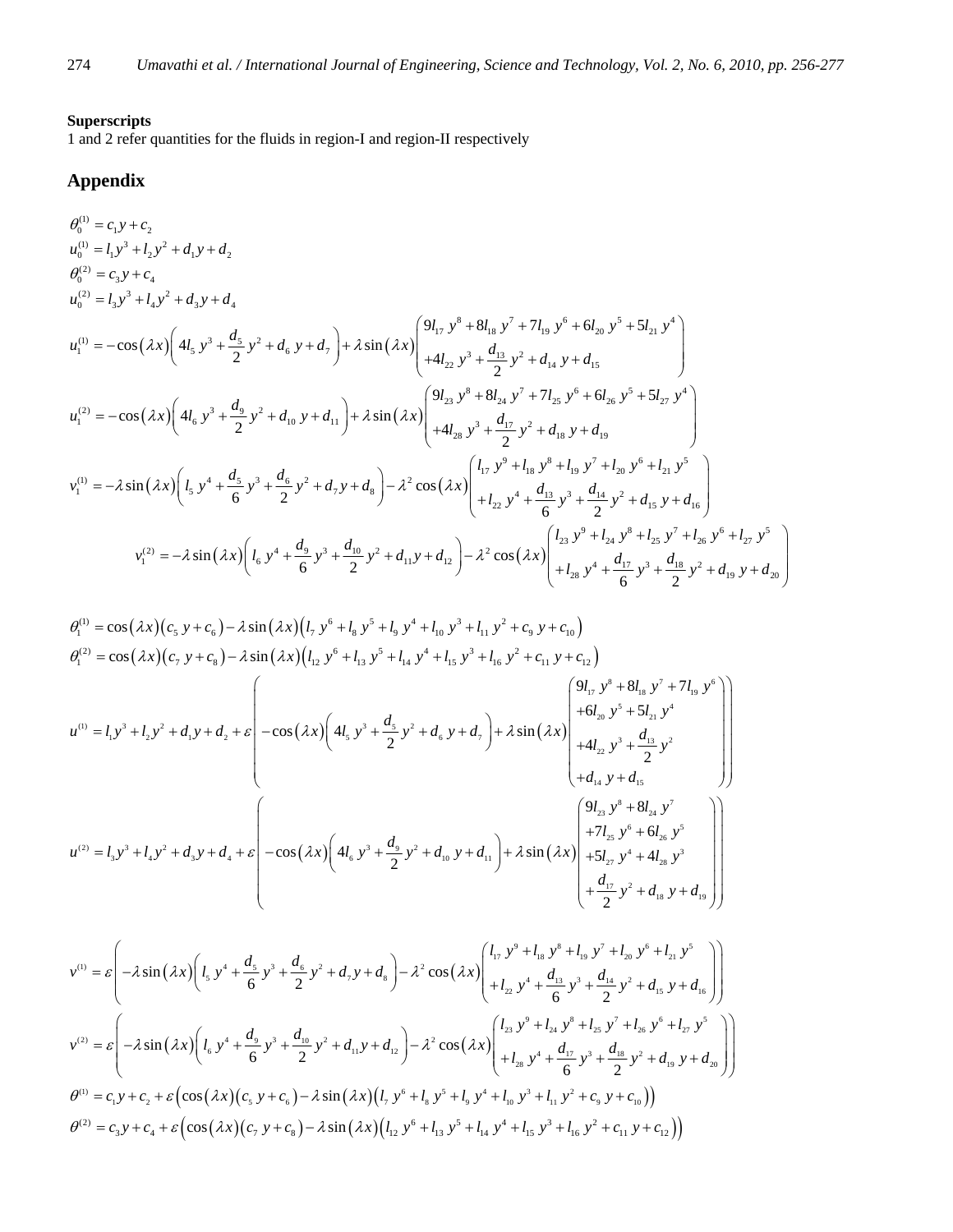$$
c_{3} = \frac{(\bar{\theta}-1)h}{k+h}, \quad c_{i} = \frac{kc_{i}}{h}, \quad c_{4} = \bar{\theta}-c_{3}, \quad c_{2} = c_{4}, \quad A = Gr\beta h^{3}m^{2}r^{2}, \quad l_{1} = -\frac{Grc_{i}}{6}, \quad l_{2} = -\frac{Grc_{2}}{2}, \quad l_{3} = -\frac{Ac_{3}}{6},
$$
  
\n
$$
l_{4} = -\frac{Ac_{2}}{2}, \quad d_{1} = \frac{d_{3}}{m^{2}h^{2}r}, \quad d_{2} = \frac{d_{4}}{mhr}, \quad d_{3} = \frac{(l_{2} - l_{1})m^{3}h^{2}r - (l_{3} + l_{4})mh}{mh + 1}, \quad d_{4} = -d_{3} - l_{3} - l_{4}, \quad c_{5} = \frac{kc_{5}}{h},
$$
  
\n
$$
c_{6} = c_{8}, \quad c_{7} = \frac{hc_{1}}{k+h}, \quad c_{8} = -c_{7}, \quad l_{3} = \frac{Grc_{5}}{24}, \quad l_{6} = \frac{Ac_{2}}{24}, \quad z_{4} = 3l_{1} - 2l_{2} + d_{4} + 4l_{3} + \frac{Ac_{2}}{2} = \frac{Grc_{6}}{2}, \quad z_{2} = -l_{5} - \frac{Ac_{6}}{6} + \frac{Grc_{6}}{6},
$$
  
\n
$$
z_{3} = \left(z_{4} + 2z_{4} + \frac{l_{6}}{mhr}\right)\left(1 + m\hbar\right), \quad z_{4} = \left(z_{4} + \frac{4l_{6}}{mhr}\right)\left(\frac{3 + mh}{2}\right), \quad z_{5} = \left(\frac{5}{6} - \frac{1}{6mhr}\right)\left(1 + m\hbar\right), \quad z_{6} = \left(\frac{1}{2} - \frac{1}{2mhr}\right)\left(\frac{3 + mh}{2}\right),
$$
  
\n
$$
d_{5} = \frac{z_{3} - z_{4}}{z_{5} - z_{6}}, \quad d_{10} = \frac{Br}{1 + mh} \left(d_{3}\left(\frac{1}{2} - \frac{1}{2mhr}\right) - z_{4} - \frac{4l_{5}}{2}\right), \quad l_{11} =
$$

## **Acknowledgments**

One of the authors J.C. Umavathi would like to thank UGC-New Delhi for the financial support under UGC-Major Research Project.

## **References**

- Bar-Cohen, A. and Kraus, A.D., 1990. Advantages in thermal modeling of electronic components and systems, *ASME Press Series, New York,* Vol. 2, pp. 41-107.
- Blancher, S., Creff, R. and Quere, P. L., 1998. Effect of tollmien schlichting wave on convective heat transfer in a wavy channel part I: Linear analysis, *Int. J. Heat Fluid Flow,* Vol. 19, pp. 39-48.
- Burns, J.C. and Parks, T., 1967. Peristaltic motion, *J. Fluid Mech.,* Vol. 29, pp. 731-743.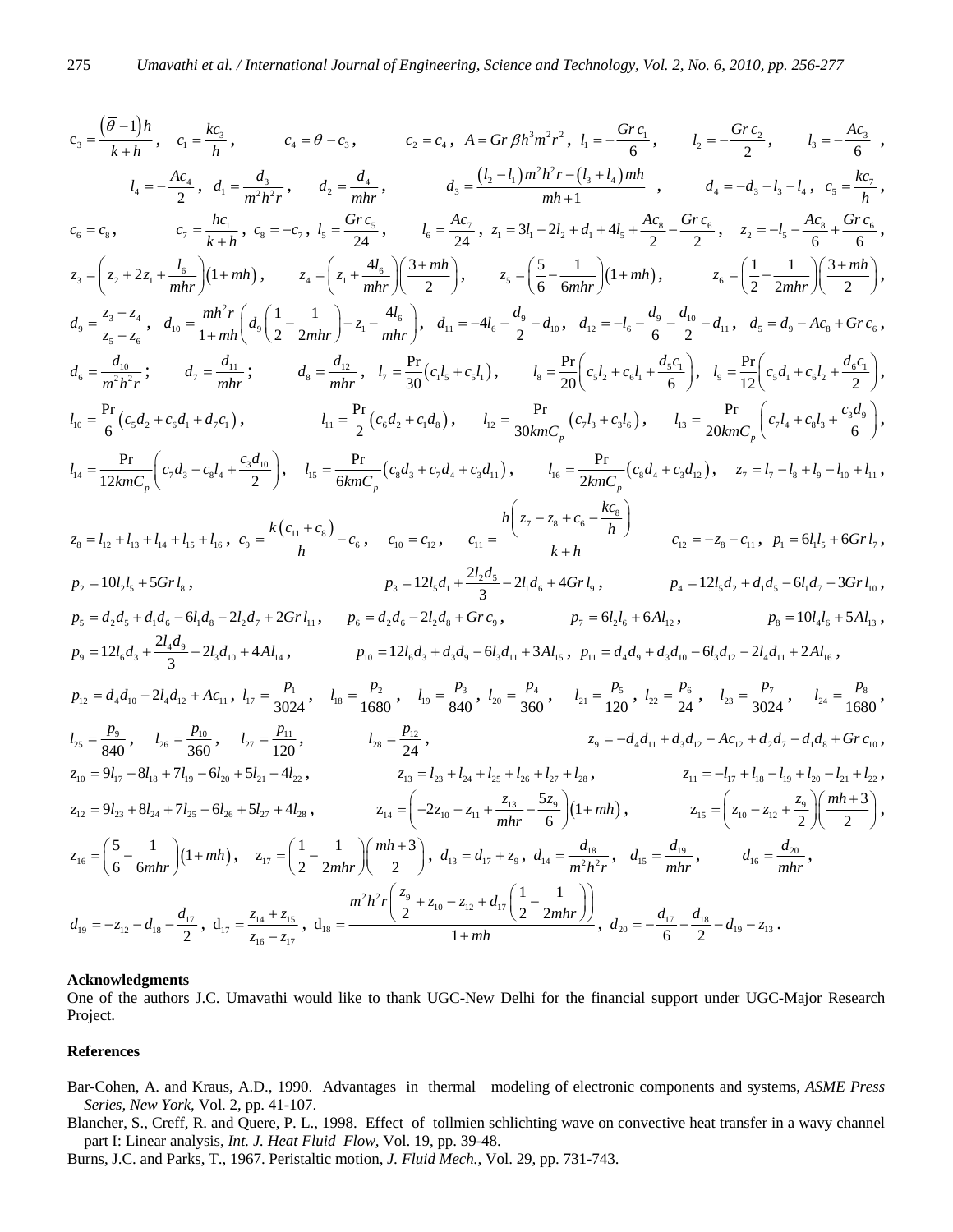- Cesini, G., Ricci, R. and Ruggeri, B., 1992. Ottimizzazione di dissipatori di calore alettati per applicazioni elettronuche. Modello numerico e verifica sperimentale, in: *Proc. 10th UIT National Congress,* pp. 201-212.
- Goldstein, J.L. and Sparrow, E.M., 1977. Heat / mass transfer characteristic for flow in a corrugated wall channel, *ASME J. Heat Transfer,* Vol. 99, pp. 187-195.
- Greiner, M., Chen, R.F. and Wirtz, R.A., 1991. Enhanced heat transfer / pressure drop measured from a flat surface in a grooved channel, *ASME J. Heat Transfer,* Vol. 113, pp. 498-501.
- Jang, J.H. and Yan, W.M., 2004. Mixed convection heat and mass transfer along a vertical wavy surface, *Int. J. Heat Mass Transfer,* Vol. 47, pp. 419-428.
- Kays, W.M. and London, A.L., 1984. Compact heat Exchangers, 3<sup>rd</sup> ed., *McGraw-Hill*, New York, (Chapter 1).
- Loharsabi, J. and Sahai, V., 1998. Magneto hydrodynamic heat transfer in two phase flow between parallel plates, *Appl. Sci. Res.,* Vol. 45, pp. 53-66.
- Malashetty, M.S., Umavathi, J.C. and Leela, V., 2001. Magnetoconvective flow and heat transfer between vertical wavy wall and a parallel flat wall, *Int. J. of Applied Mechanics and Engineering ,* Vol. 6, No. 2, pp. 437-456.
- Malashetty, M. S., Umavathi, J. C. and Prathap Kumar, J., 1997. Two phase magnetohydrodynamic flow and heat transfer in an inclined channel, *Int. J. Multiphase Flow,* Vol. 23, pp. 545-560.
- Malashetty, M.S., Umavathi, J.C. and Prathap Kumar, J., 2001. Convective flow and heat transfer in a composite porous medium, *J. Porous Media,* Vol. 4, pp. 15-22.
- Malashetty, M.S., Umavathi, J.C. and Prathap Kumar, J., 2006. Magneto convection of two immiscible fluids in a vertical enclosure, *Heat Mass Transfer,* Vol. 42, pp. 977-993.
- Meyer, H.I. and Garder, A.O., 1954. Mechanics of two immiscible fluids in porous media, *J. Appl. Physics,* Vol. 25, pp. 1400- 1406.
- Ostrich, S., 1952. An analysis of laminar free-convection flow and heat transfer about a flat plate parallel to the direction of the generating body force*, NACA, TN* -2635, Accession number -93R12788, Documentation ID-19930083498.
- Prathap Kumar, J., Umavathi, J.C. and Basavaraj M Biradar, 2010a. Mixed convection of magneto hydrodynamic and viscous fluid in a vertical channel, *Int. J. Non-Linear Mechanics,* (accepted).
- Prathap Kumar, J., Umavathi J.C. and Basavaraj M Biradar, 2010b. Mixed convective flow of immiscible fluids in a vertical channel, *Heat Transfer Asian Research,* (accepted).
- Rees, D.A.S. and Pop, I., 1994. A note on free convection along a vertical wavy surface in a porous medium, *ASME J. Heat Transfer,* Vol. 116, pp. 505-508.
- Selvarajan, S., Tulapurkara, E.G. and Ram, V.V., 1998. A numerical study of flow through wavy-walled channels, *J. Numer. Meth. Fluids,* Vol. 26, pp. 519-531.
- Umavathi, J.C., Abdul Mateen, Chamkha, A.J. and Al-Mudhaf, A., 2006. Oscillatory Hartman two-fluid flow and heat transfer in a horizontal channel, *Int. J. Appl. Mech. Engg.,* Vol. 11, pp. 155-178.
- Umavathi, J.C., Chamkha, A.J., Abdul Mateen. and Al-Mudhaf, A., 2005. Unsteady two fluid flow and heat transfer in a horizontal channel, *Heat Mass Transfer,* Vol. 42, pp. 81-90.
- Umavathi, J.C., Manjula, M.H., Pop, I and Liu, I. C., 2007. Flow and heat transfer of couple stress and viscous fluid in a vertical channel, *Int. J. Appl. Mech. Engg.,* Vol. 12, pp. 537-555.
- Umavathi, J.C., Liu, I.C. and Shaik Meera, D., 2008. Unsteady flow and heat transfer of three immiscible fluids, *Int. J. Appl. Mech. Engg.,* Vol. 13, pp. 1079-1100.
- Usha, R. and Uma, B., 2004. Long waves on a viscoelastic film flow down a wavy incline, *Int. J. Hea Mass Transfer,* Vol. 39, pp. 1589-1602.
- Vafai, K. and Kim, S.J., 1995. On the limitations of the Brinkman-Forchheimer-extended Darcy equation, *Int. J. Heat and Fluid Flow,* Vol. 16, pp. 11-15.
- Vajravelu, K. and Sastri, K. S., 1978. Free convective heat transfer in a viscous incompressible fluid confined between a long vertical wavy wall and a parallel flat wall, *J. Fluid Mech.* Vol. 86, pp. 365-383.
- Wang, C.C. and Chen, C.K., 2001. Transient force and free convection along a vertical wavy surface in micropolar fluids, *Int. J. Heat Mass Transfer,* Vol. 44, pp. 3241-3251.
- Wang, C.C. and Chen, C.K., 2002. Forced convection in a wavy-wall channel, *Int. J. Heat Mass Transfer,* Vol. 45, pp. 2587- 2595.
- Wang, G and Vanka, S.P., 1995. Convective heat transfer in a periodic wavy passages, *Int. J. Heat Mass Transfer,* Vol. 38, pp. 3219-3230.
- Wirtz, R.A., Huang, F and Greiner, M. 1999. Correlation of fully developed heat transfer and pressure drop in a symmetrically grooved channel, *ASME J. Heat Transfer,* Vol. 121, pp. 236-239.
- Yao, L.S., 2006. Natural convection along a vertical complex wavy surface, *Int. J. HeatMass Transfer,* Vol. 49, pp. 281-286.